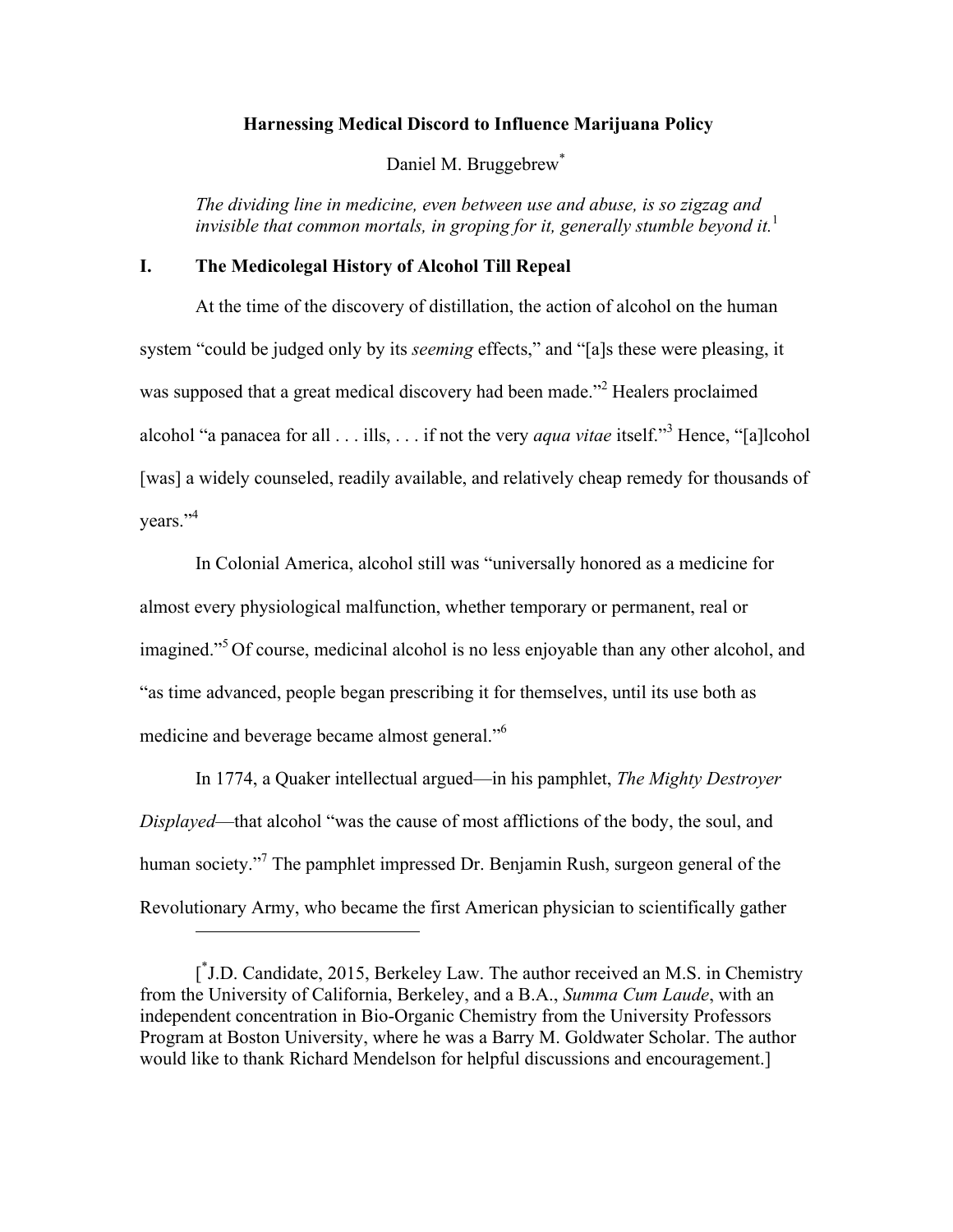data "correlat[ing] the drinking of liquor to 'vices, diseases . . . suicide, [and] death . . . .'"8 However, Rush's prescription for alcoholics—that they should abstain from ardent spirits and instead take in regular dosages his compound of wine and opium indicated a failure to understand that "the terrors of whiskey or rum could be evoked as forcefully by plain wine if the drinker were adequately motivated."<sup>9</sup>

In 1851, Chicago physician Dr. Nathan S. Davis presented his research to the American Medical Association (AMA or the Association) "show[ing] that alcohol, instead of . . . promoting nutrition and strength, actually produced directly opposite effects .  $\ldots$ <sup>10</sup> The Association rejected Davis's conclusions as "opposed . . . to the generally accepted teachings of the day."<sup>11</sup> But, in 1871, the Association did resolve that alcohol should be "classed with other powerful drugs, and . . . prescribed . . . with conscientious caution, and a sense of great responsibility."<sup>12</sup>

In the 1880s, the Women's Christian Temperance Union (WCTU or the Union) campaigned for state laws mandating "scientific temperance instruction" in public schools.<sup>13</sup> The Union subsidized the publication of two textbooks—The Child's Health Primer and Young People's Physiology—and organized "an examining committee of medical experts," which included two past presidents of the AMA.<sup>14</sup> The committee reported that the Union's textbooks contained "no errors . . . [and] [n]o statement . . . at variance with the most reliable studies of especially competent investigators."<sup>15</sup>

Medicinal alcohol, however, had a deleterious effect on the WCTU's campaign against alcoholic beverages: "[t]he wide-spread belief in the necessity and efficacy of alcoholics as remedies [was considered by some to be] the greatest hindrance to the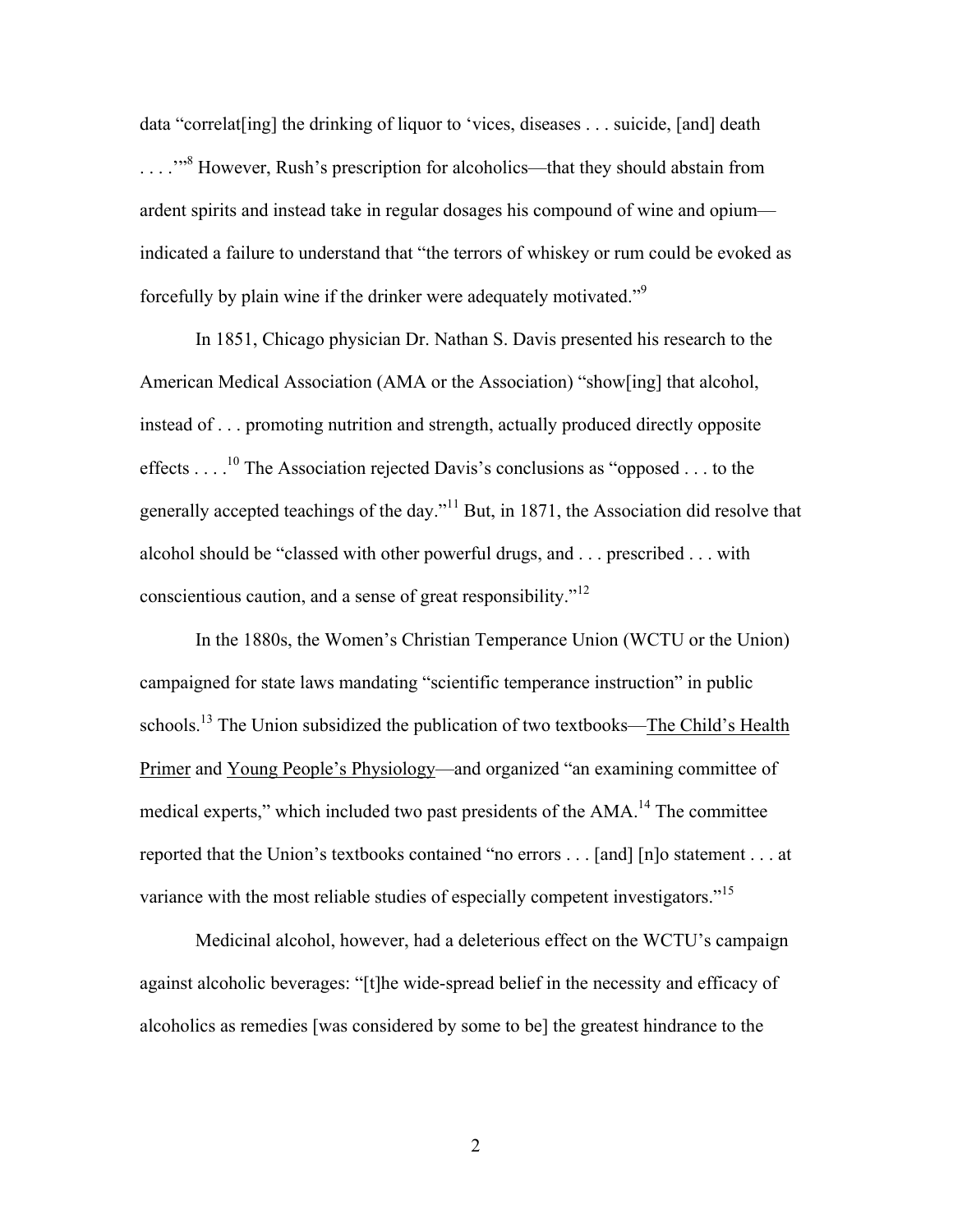success of the temperance cause."<sup>16</sup> Indeed, despite the resistance of many physicians to prescribe it, "[t]he medical use of alcohol [was] the great bulwark of the liquor traffic."<sup>17</sup>

In 1917, at the annual meeting of the House of Delegates (HOD)—the AMA's principal policy-making body—the WCTU presented a letter asking that the Association warn the public "against alcoholic liquors" so as to "strengthen the hands of ... temperance organizations  $\dots$  combating the liquor evil."<sup>18</sup> The Union argued that a "chief cause[]" of alcoholism was the false claim of brewers and distillers that their products were "endorsed and recommended by physicians . . . ."<sup>19</sup> Hence, "[t]he medical profession owe[d] it to itself and to the public to offset this dangerous and misleading advertising by a statement of the truth."<sup>20</sup> Responding quickly, the HOD considered a resolution "declar[ing] it[self] opposed to the use of alcohol by individuals either as a medicine or as a beverage."<sup>21</sup>

Three days later, the Reference Committee on Legislation and Political Action amended the following language to the resolution, which was ultimately put and carried:

WHEREAS, We believe that the use of alcohol as a beverage is detrimental to the human economy, and

WHEREAS, Its use in therapeutics, as a tonic or a stimulant or as a food has no scientific basis, therefore be it

*Resolved*, That the American Medical Association opposes the use of alcohol as a beverage, and be it further

*Resolved*, That the use of alcohol as a therapeutic agent should be discouraged.<sup>22</sup>

The delegate from the Section on Pharmacology and Therapeutics moved—

unsuccessfully—to substitute the Reference Committee's language with the following:

"the question of the therapeutic value of alcohol which has been long in dispute remains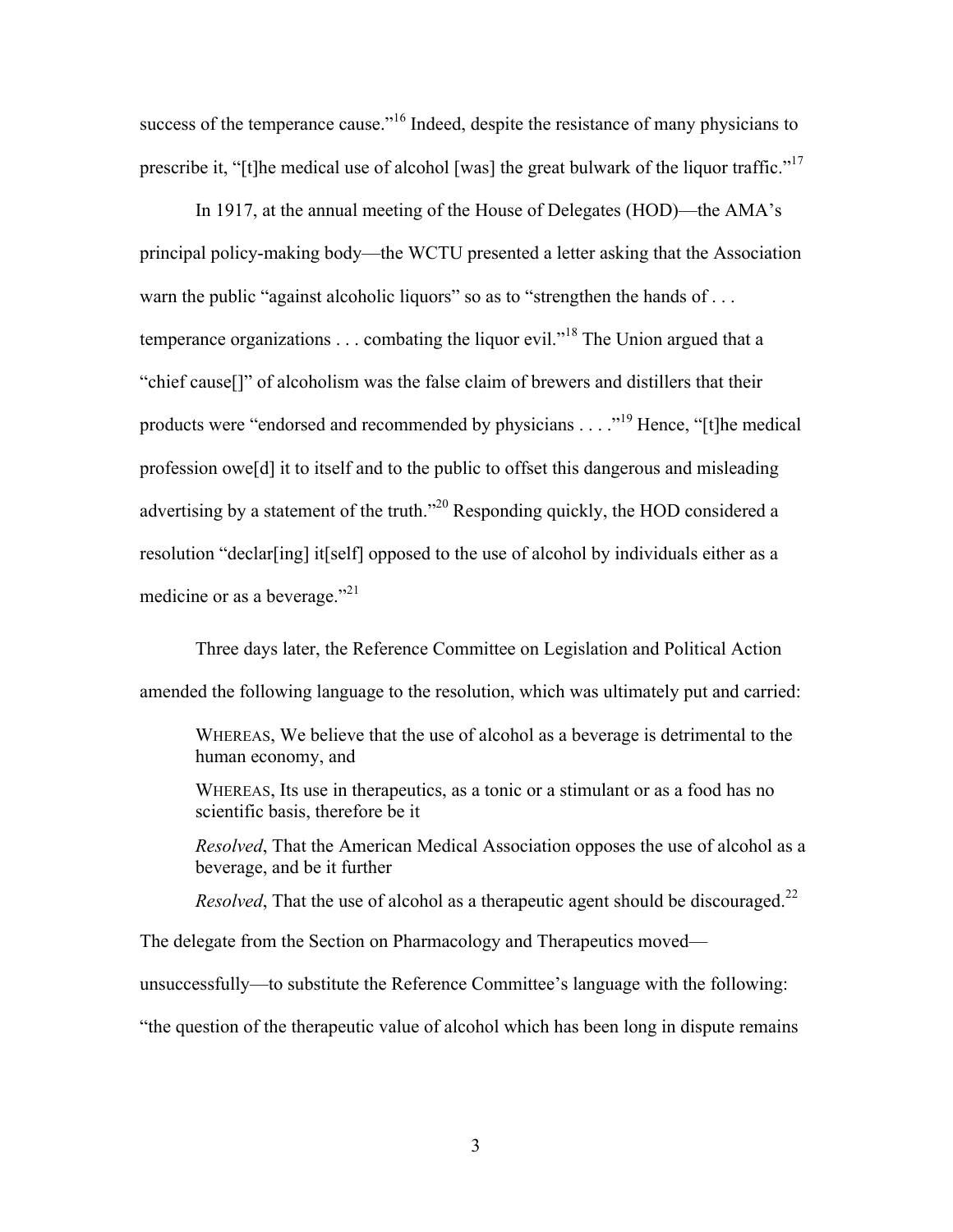yet undetermined, and . . . hasty action . . . would not be wise, and would not reflect fully the best therapeutic and pharmacologic opinions."<sup>23</sup>

Soon thereafter, in the correspondence section of the Journal of the American Medical Association, one doctor protested the Association's political organ "dealing with a matter . . . outside of its sphere and which belongs to the Council on Pharmacy and Chemistry, which deals with matters therapeutic."<sup>24</sup> He argued that the HOD did not have "a right to pass dogmatic resolutions which differ absolutely from what thousands of members of the Association believe to be true.<sup>225</sup> But, other commentators favored the anti-alcohol resolution. For example, one Dr. Charles E. Hawkes was "only one of a large number of physicians who st[oo]d ready to sacrifice alcohol for other stimulants and drugs, for the uplift of humanity."26

"[T]he prohibition forces . . . made good use of the ill-advised resolution of 1917."<sup>27</sup> Congress passed the Eighteenth Amendment on December 18, 1917, and it was ratified by the necessary thirty-sixth state on January 16, 1919.<sup>28</sup> Since the Eighteenth Amendment lacked implementing language, Congress passed the National Prohibition Act (Volstead Act), assigning enforcement responsibility to the Department of the Treasury.29 Despite the AMA's express resolution "discourag[ing]" the use of medicinal alcohol, $30$  the Volstead Act included an exception for "medicinal purposes when prescribed by a physician . . . . .<sup>331</sup> Notably, this was the *only* exception in the Act authorizing the distribution of *hard* liquor.<sup>32</sup>

Hence, some "accuse[d] the [AMA] of being the main cause of the adoption of the Eighteenth Amendment, and that its members ma[d]e an enormous profit through their monopoly of prescribing alcohol for medicinal purposes.<sup>33</sup> And records do show that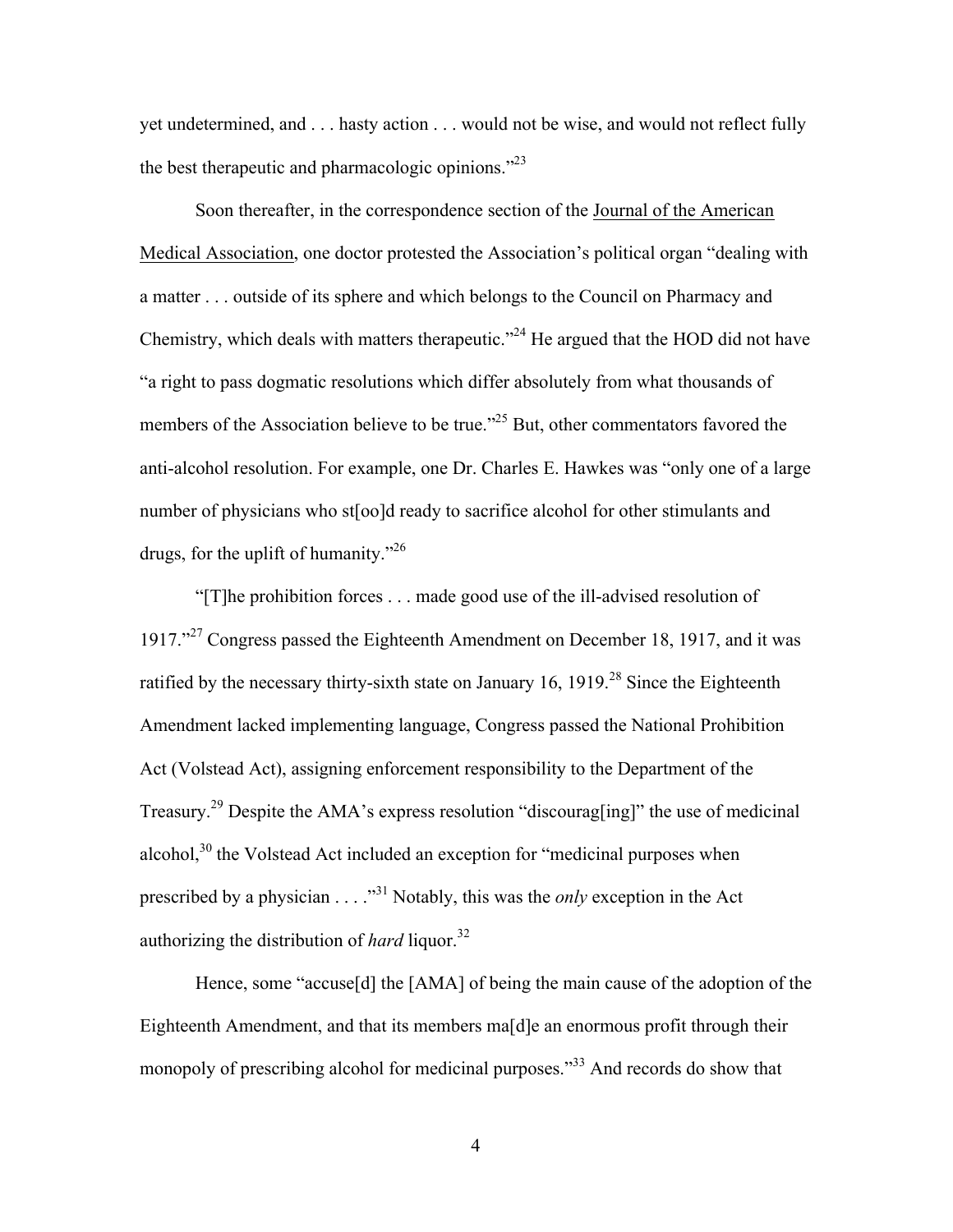"some physicians defied the AMA's [1917] resolution and doled out alcohol more frequently than ever before, quite likely in a bid to profit from their rare privilege."<sup>34</sup>

Such a view, however, fails to comport with the tremendous resistance doctors demonstrated to the burdens the Volstead Act imposed on their practice.<sup>35</sup> As an example, "[t]he new laws required [doctors] to use special prescription pads issued by the U.S. Treasury Department and regulated how much liquor each patient could receive.<sup>356</sup> Many physicians denounced such limitations as "dispens[ing] with the[ir] judgment" and "interfer[ing] with the proper relation of the physician with his patient . . . . "<sup>37</sup> But some doctors were content with the limitation, concerned that many physicians were "willing for a price to prostitute their ability and their profession by issuing as many prescriptions for liquor as the law [would] allow and on the slightest pretext . . . .  $3^8$ 

In 1920, the HOD *tabled* a resolution that would have reaffirmed the 1917 antialcohol resolution—the first hint of the Association's fast-approaching reversal on the alcohol issue.<sup>39</sup> In December 1921, the editorial staff of the Journal of the American Medical Association distributed a questionnaire to gather the opinions of 53,900 physicians on the therapeutic value of alcohol.<sup>40</sup> Fifty-eight percent of the questionnaires were returned, representing the opinions of 31,115 physicians—twenty-one percent of physicians nationwide.41 Fifty-one percent of respondents indicated that, yes, whisky was a "necessary therapeutic agent."<sup>42</sup> It was also noted that "[i]n practically every community . . . moonshine [was] freely available, and that it was unnecessary to write prescriptions in order for patients to secure beverages for medicinal . . . purposes.<sup>743</sup> Thousands of respondents said they resented serving as the primary source of alcohol in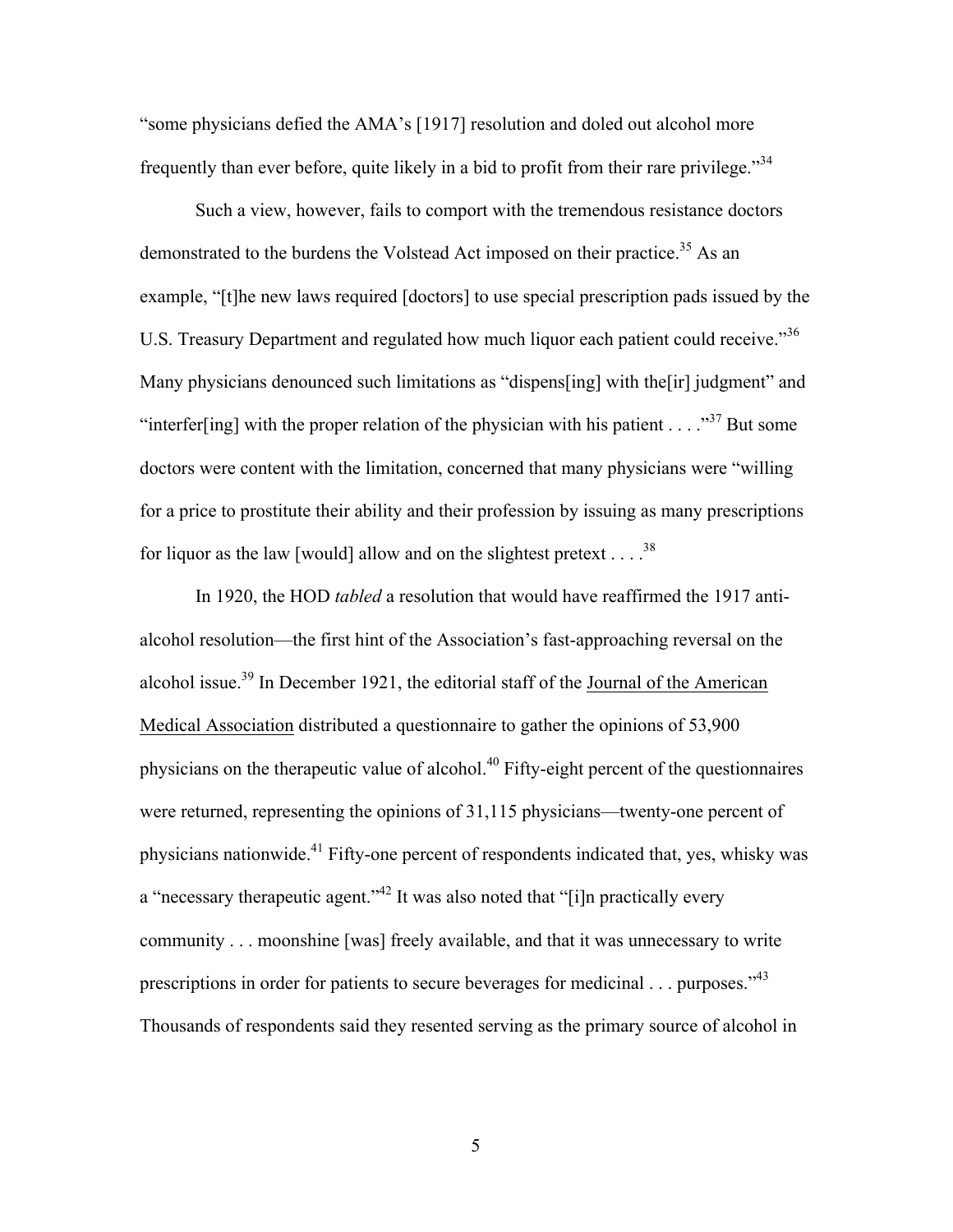their communities—"they did not wish to be the 'goats' for the government in controlling

[the alcohol] problem, nor did they wish to serve as saloonkeepers or bartenders."<sup>44</sup>

Unsurprisingly, in 1922, the House of Delegates unanimously resolved:

WHEREAS, The medical profession has been subjected to criticism and unfavorable comment because of present conditions associated with the enforcement of the Volstead Law, and

WHEREAS, The results of a referendum conducted by [*JAMA*], covering 54,000 physicians, indicates that fifty-one per cent. of physicians consider whisky "necessary" in the practice of medicine, and

WHEREAS, The dosage, method, frequency and duration of administration of this drug in any given case is a problem of scientific therapeutics and is not to be determined by legal or arbitrary dictum, and

WHEREAS, The experience of physicians, as reported in [*JAMA*], indicates that the present method of control, limitation of quantity and frequency of administration, licensure, and supply of a satisfactory product constitutes a serious interference with the practice of medicine by those physicians who are convinced of the value of alcohol in medical practice, therefore be it

*Resolved*, That the [HOD] . . . appeals to the Secretary of the Treasury and to the Congress of the United States for relief from present unsatisfactory conditions . . . . 45

But AMA resolutions were not the only mechanism available to physicians

itching to resist the Volstead Act's mandates. In *Lambert v. Yellowley*, Dr. Samuel W.

Lambert brought suit in federal court asking to enjoin the acting federal prohibition

director from limiting his ability to prescribe alcohol.<sup>46</sup> In 1926, the Supreme Court

affirmed the Second Circuit's reversal of the district court's grant of the injunction.<sup>47</sup> The

Court's holding depended in part on the dissonance of medical opinion on the matter:

"[h]igh medical authority being in conflict as to the medicinal value of . . . liquors taken

as a beverage, it would, indeed, be strange if Congress lacked the power to determine that

the necessities of the liquor problem require a limitation of permissible

prescriptions . . . .<sup>48</sup> One year later, the AMA announced its contrary opinion: "legislative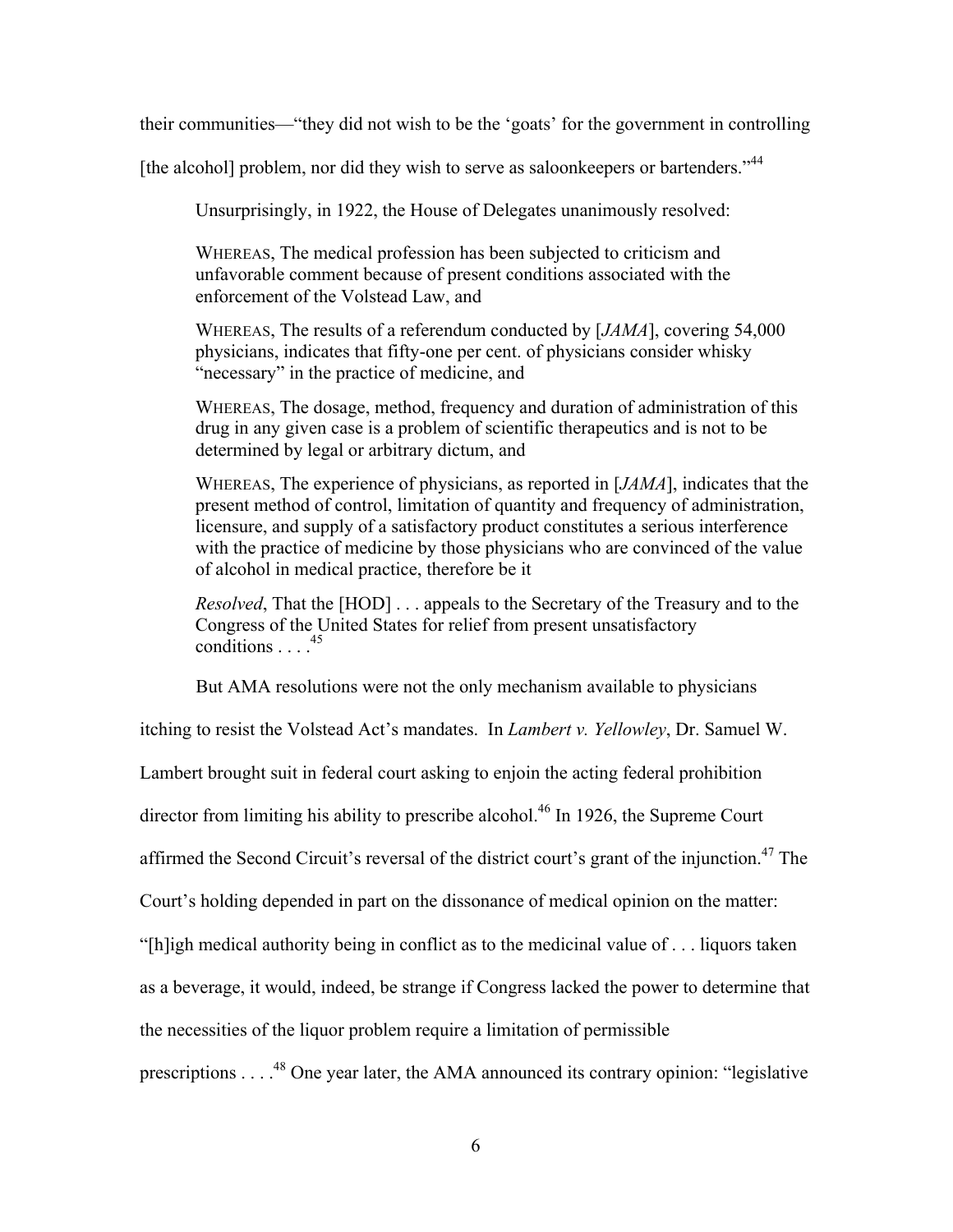bodies composed of laymen should not enact restrictive laws regulating the administration of any therapeutic agent by physicians legally qualified to practice medicine."<sup>49</sup>

Near the end of Prohibition, even the federal government ultimately accepted that the restrictions placed on physicians were untenable. <sup>50</sup> Senate Bill 3090—prepared by the AMA's Bureau of Legal Medicine and Legislation, and introduced to the Senate on January 18, 1932—would have responded to these concerns by removing the "arbitrarily fixed" number of prescriptions available to each physician.<sup>51</sup> But the bill came too late to be of use; the Twenty-first Amendment was ratified on December 5, 1933, repealing Prohibition.<sup>52</sup>

# **II. A Medicolegal History of Marijuana Through Modern Day\***

For thousands of years, the leaves and flowering tops of *Cannabis sativa* "have been used by many primitive societies as a folk medicine for a wide variety of ailments.<sup>53</sup> Irish physician Dr. William B. O'Shaughnessy introduced marijuana into the Western pharmacopoeia in 1839, where it was "promptly recommended for an utterly endless list of disorders."54 Cannabis was legal to grow and consume in the United States until the 1910s, when several state legislatures set about to criminalize it. <sup>55</sup> In 1931 alone—just two years before *alcohol* prohibition ended—the introduction of sixteen drug-related state bills and resolutions demonstrated "wide public interest in the *narcotic* problem."<sup>56</sup> The

 $\overline{a}$ 

<sup>[&</sup>lt;sup>\*</sup>The terms "cannabis," "marijuana," and "marihuana" are used interchangeably throughout this paper. Where a term is used in a quotation, the original is retained.]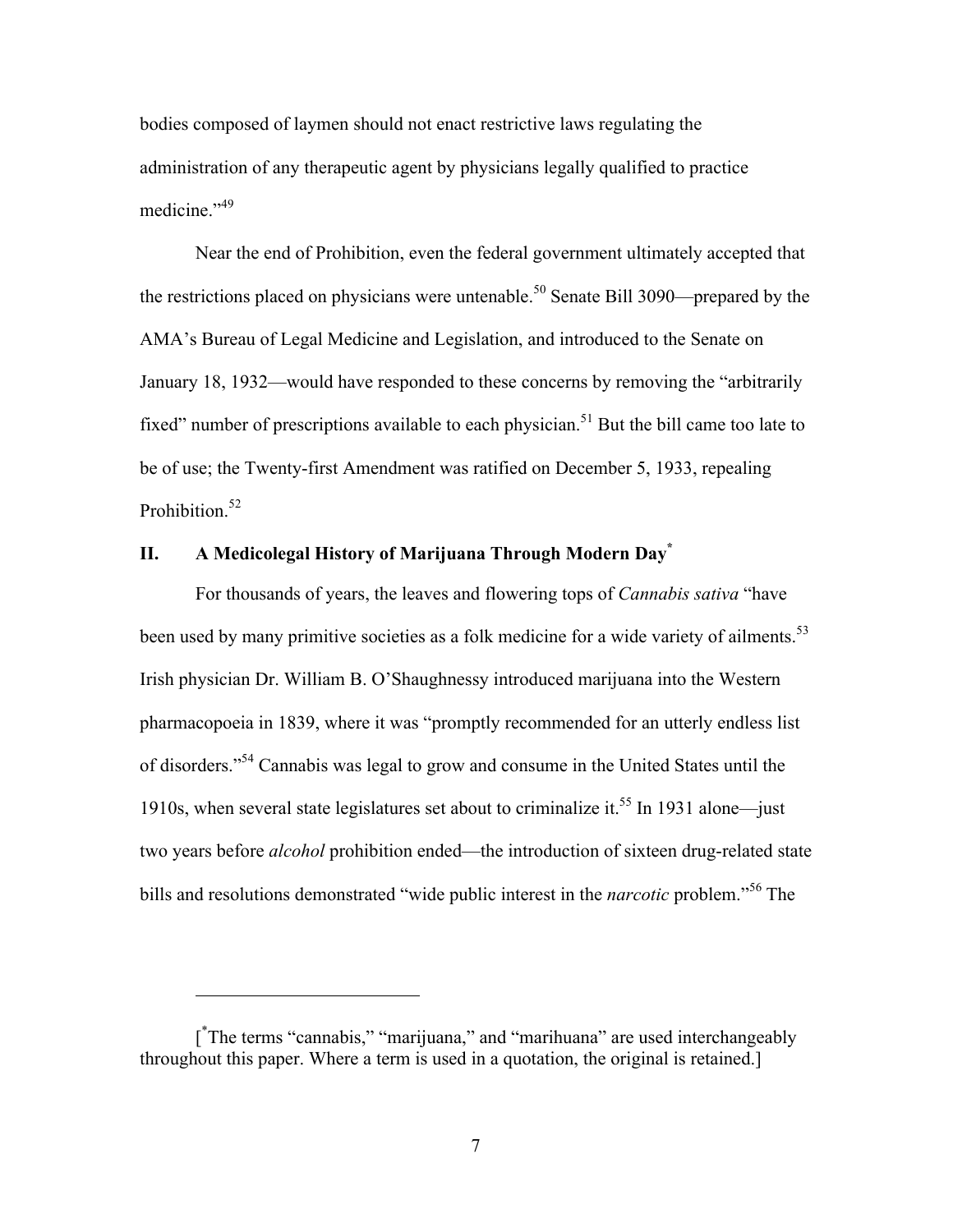AMA's Bureau of Legal Medicine warned "physicians to watch all such legislation, to see that no unnecessary restrictions [were] imposed . . . . "<sup>57</sup>

At the same time, the Association expressed its support of "all legitimate efforts to prevent the diversion of narcotic drugs into illegitimate channels,"<sup>58</sup> going so far as to encourage states to "supplement" federal drug law, noting the "impotence of federal activities . . . forcibly demonstrated by experience under the Eighteenth Amendment and the [Volstead A]ct."59 The AMA and the American Bar Association jointly approved the Uniform Narcotic Drug Act (UNDA), written by the National Conference of Commissioners on Uniform State Laws.<sup>60</sup> By 1936, twenty-nine states had approved the original UNDA, or a strengthened form of the UNDA, which applied also to cannabis.<sup>61</sup>

In 1937, the Federal Bureau of Narcotics (FBN)—an agency under the umbrella of the Treasury Department—announced it had received evidence "that certain physicians played a part in facilitating the development and continuation of narcotic addition."<sup>62</sup> In response, the Secretary of the Treasury "introduced a bill proposing to impose certain restrictions on the production, manufacture and use of cannabis  $\ldots$  .<sup>563</sup> The AMA opposed the bill primarily for two reasons: first, "[t]here [was] positively no evidence to indicate the abuse of cannabis as a medicinal agent or to show that its medicinal use [was] leading to the development of cannabis addiction;<sup>564</sup> and, second, cannabis had therapeutic potential that could only be demonstrated by "a restudy of the drug by modern means."<sup>65</sup> Notwithstanding the AMA's—solitary<sup>66</sup>—opposition, Congress passed the Marihuana Tax Act in August 1937.<sup>67</sup> The statute required "medical users to register and pay a tax of  $$1/ounce$ ,<sup>68</sup> and later regulations "designed [by FBN] to prevent diversion . . . dampened enthusiasm for pursuing medical applications."69 Finally, after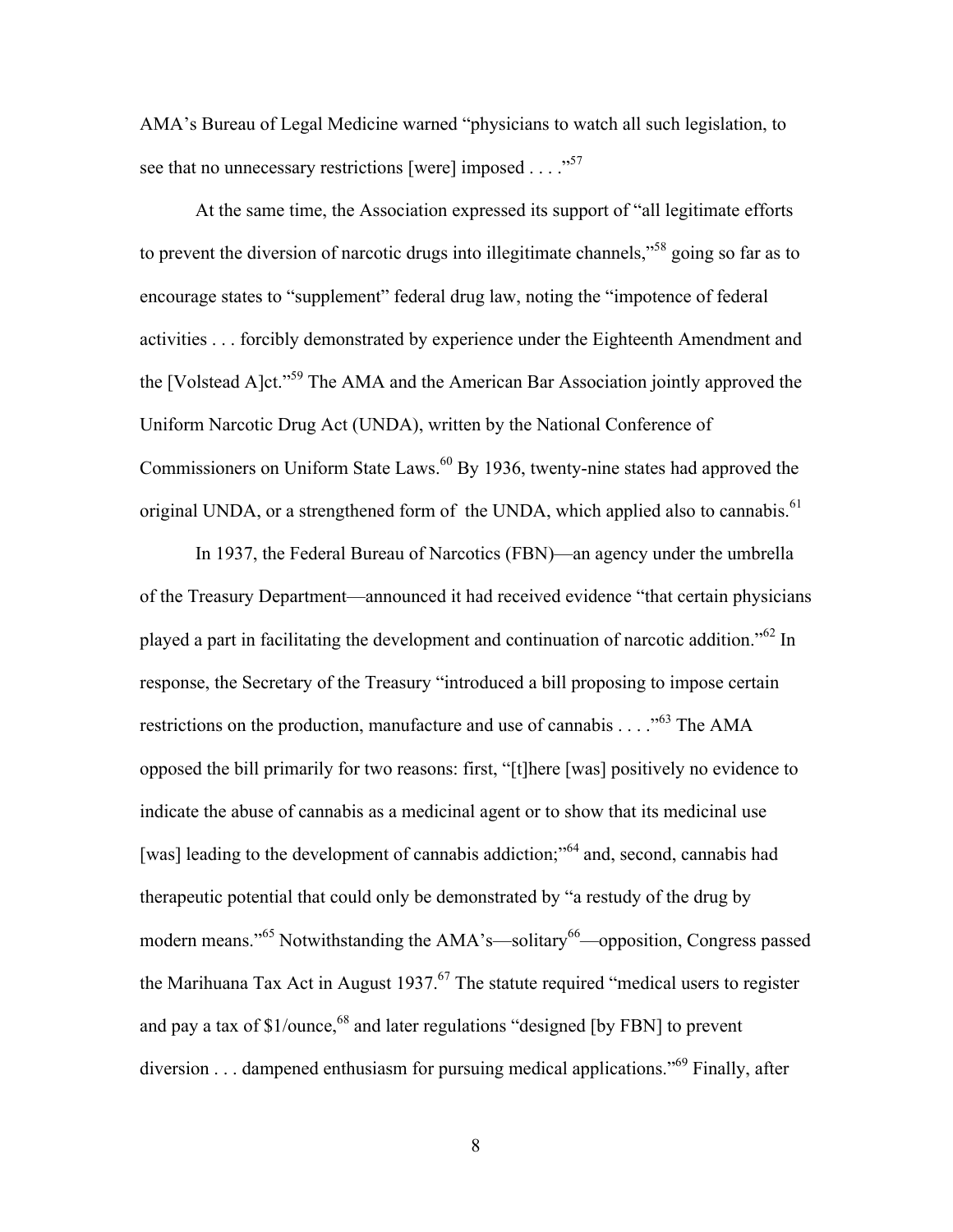being removed from the United States Pharmacopoeia in 1942, *Cannabis sativa* "los[t] its remaining mantle of therapeutic legitimacy."<sup>70</sup>

Still, research rolled on. The psychoactive cannabinoid responsible for cannabis's euphoric effect, THC, was first isolated in  $1942<sup>71</sup>$  Twenty-two years later, Israeli chemists elucidated the chemical structure of THC, and performed the first total synthesis of the molecule from commercially available starting materials.<sup>72</sup> All the while, the AMA did not consider the marijuana issue again until 1969.

In that year, an AMA policy reference committee considered Resolution 26, which would "direct[] the [Association's] Board of Trustees to have an appropriate committee . . . study the problems relating to marihuana use and addiction in order to present an official, clear statement that [would] inform the American people accurately of the medical profession's appraisal of the effects of its use  $\ldots$  ."<sup>73</sup> In response to the resolution, the HOD adopted Report K—developed by the Council on Mental Health resolving that, because it is a "dangerous drug," marijuana should "not be legalized."<sup>74</sup> But, additional research on marijuana "should be encouraged."<sup>75</sup> Through "diligent<sup>[]"</sup> research, the Board of Trustees anticipated that it would update its policy on marijuana "as scientific evidence accumulate[d]."<sup>76</sup>

Congress reclassified marijuana as a Schedule I drug under the Comprehensive Drug Abuse Prevention and Control Act of 1970 (Controlled Substances Act or CSA).<sup>77</sup> The Controlled Substances Act prohibited the manufacture, distribution and possession of Schedule I narcotics, subjecting large-scale violators to punishments as severe as life imprisonment.<sup>78</sup> The CSA made clear that "Schedule I narcotics are not approved for any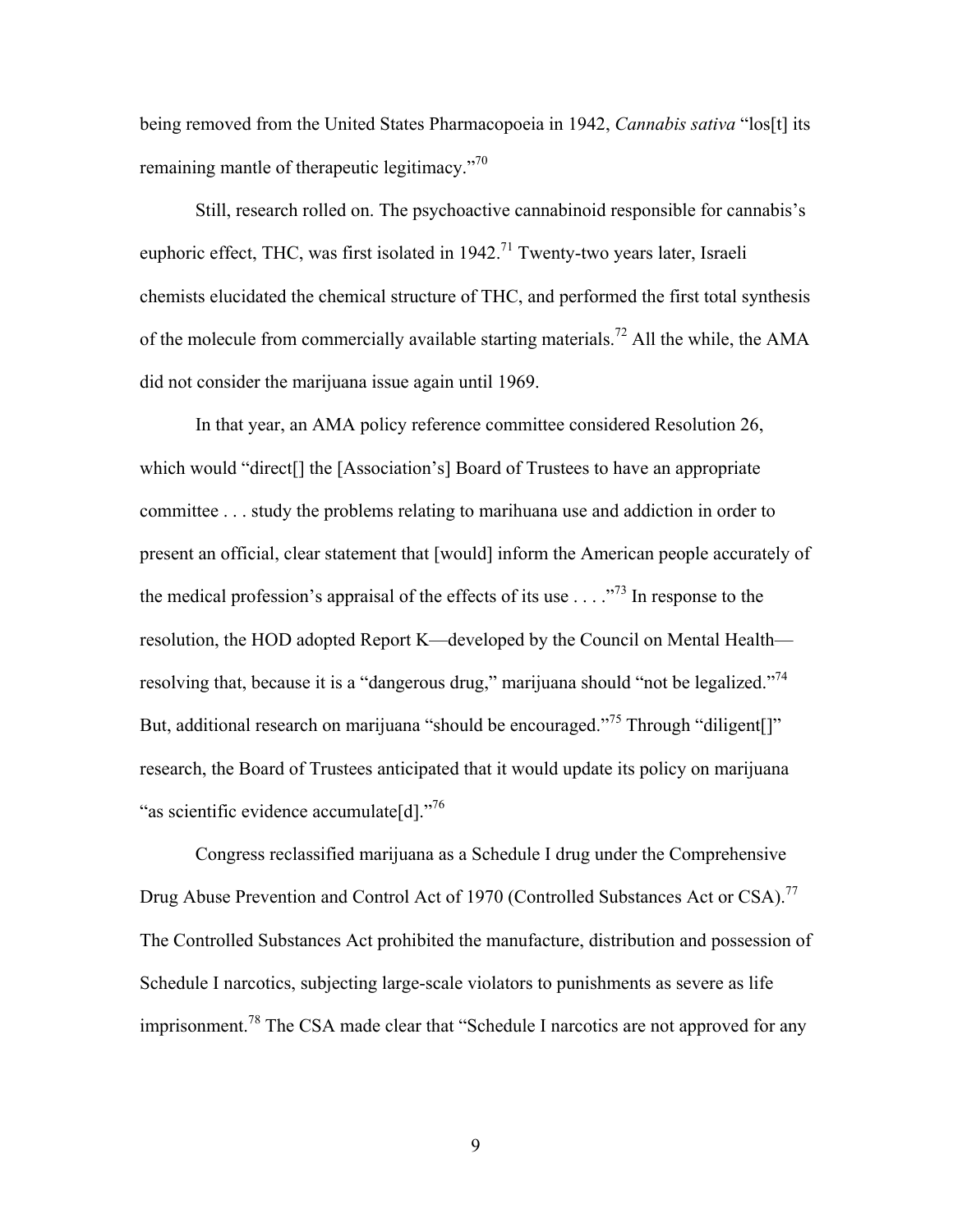medical use, [so] doctors cannot prescribe them . . . .<sup>79</sup> But—importantly—the CSA did not close the door on clinical research of cannabis as a therapeutic.

In 1972, the Association's Board of Trustees adopted the findings of the Council on Mental Health and the Committee on Alcoholism and Drug Dependence, which—as required by Report K—had spent the last two years "continu[ing] to review evidence obtained from scientific research into [marijuana].<sup>80</sup> The findings noted that marijuana was "currently used primarily as a recreational drug."<sup>81</sup> While the AMA did "not condone" the production, sale or use of marihuana," it "urge[d] that there be *increased* research" on the substance, its "therapeutic possibilities certainly deserv[ing] further exploration."<sup>82</sup> In 1977, the HOD encouraged—"in the interests of both the individual and society"—the "trend toward modifications of marihuana possession laws to reduce the severity of penalties . . . . "<sup>83</sup> However, it also recognized that "[m]arihuana is potentially damaging to health in a variety of ways," and can have "serious consequences for those individuals who are especially vulnerable, [e.g., c]hildren and adolescents[, the] emotionally unstable[, and] persons with physical illnesses or diseases who may suffer complications through non-medical use of certain drugs."<sup>84</sup>

Two years later, the AMA's Council on Scientific Affairs recognized "a growing number of states permitting physicians to utilize the drug in clinical research contexts," interpreting this to indicate public "pressure[] to accelerate investigation into the therapeutic possibilities of marihuana . . . . "85 But, as a Schedule I narcotic, marijuana's use is "strictly criminally prohibited except as part of a research study preapproved by the US Food and Drug Administration (FDA)." <sup>86</sup> The Council noticed that the published clinical research was performed by "physicians in private practice [who we]re not in a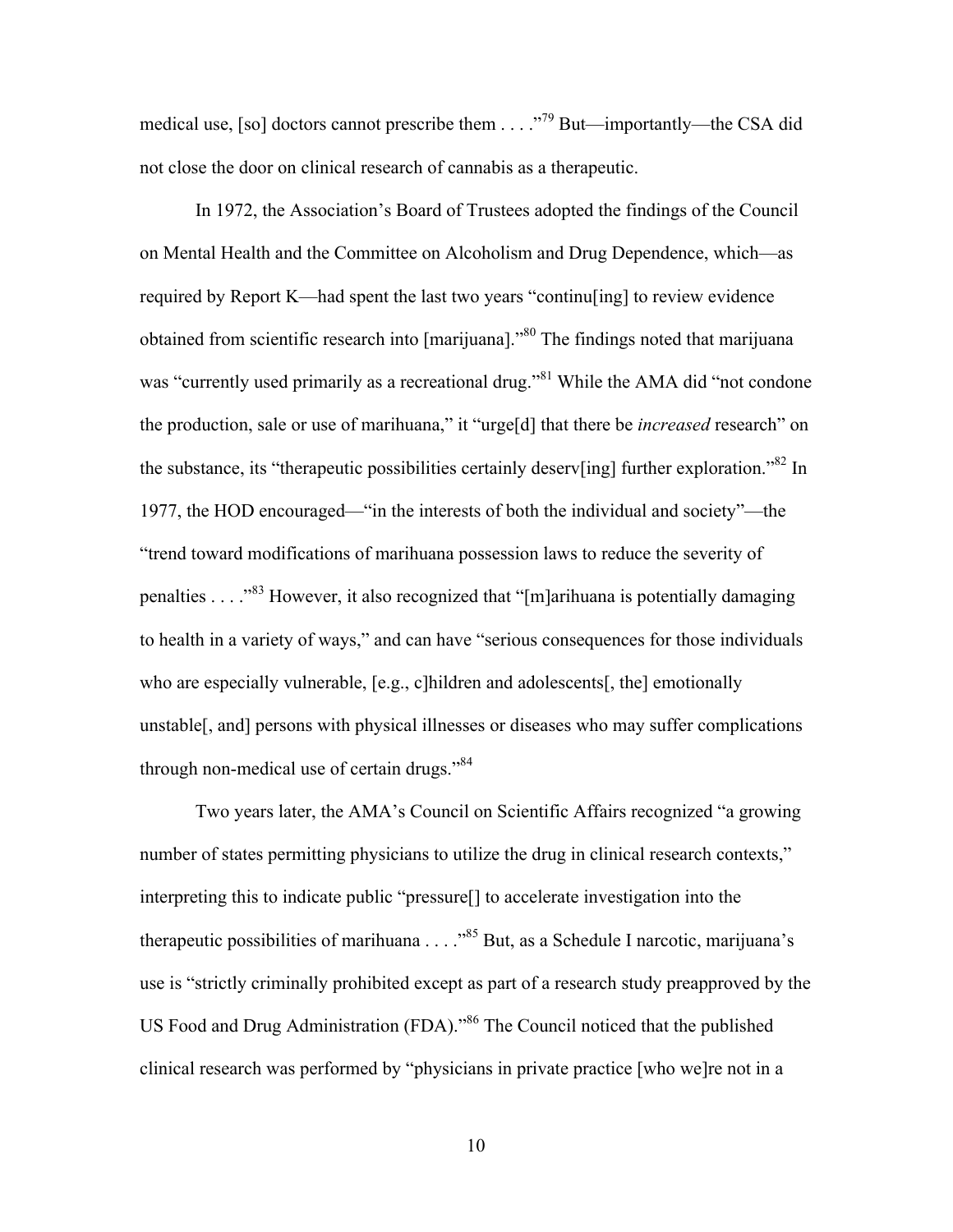position to conduct adequate double-blind cross-sectional investigations.<sup>387</sup> Hence, these physicians were likely "providing treatment responsive to users' self-reports of beneficial effects, under a research guise necessitated by requirements of federal law."<sup>88</sup> Nevertheless, the Council foresaw that as clinical research became more widely available, "[t]he public may . . . come to realize more fully what pharmacologists have known all along: that marihuana, as any other drug, has potential for harm as well as for good  $\ldots$  .  $^{99}$ 

Soon after the Council made its prediction, "[w]ell-designed clinical studies" demonstrated the "superiority of THC over placebo" in the "treatment of extreme nausea for patients who undergo cancer chemotherapy," and in the reduction of intra-ocular pressure in glaucoma.<sup>90</sup> By the time of these publications, eleven states were participating in FDA-approved clinical trials.<sup>91</sup> The AMA encouraged states contemplating participation to be sure their statutes would not be "in conflict with rules and regulations imposed by current federal laws [by] requir[ng] coordination with FDA, NIDA, DEA and other relevant federal agencies[;] . . . recogniz[ing] abuse potential[;] and provid[ing] mechanisms to prevent diversion and misuse  $\ldots$   $\cdot$   $\cdot$  And the AMA emphasized: "[t]he fact that marijuana may prove to have therapeutic value in medical practice does not indicate that is a safe drug for recreational use." $^{93}$ 

In 1996, California voters passed Proposition 215—55.6% to 44.4%—making California the first state to allow the use of marijuana for medical purposes outside of federally regulated clinical trials.<sup>94</sup> The AMA immediately expressed its direct opposition to the legalization of marijuana for sale or possession.<sup>95</sup> Then, on December 30, 1996, the Clinton Administration "warned that physicians who tried to make use of the [Proposition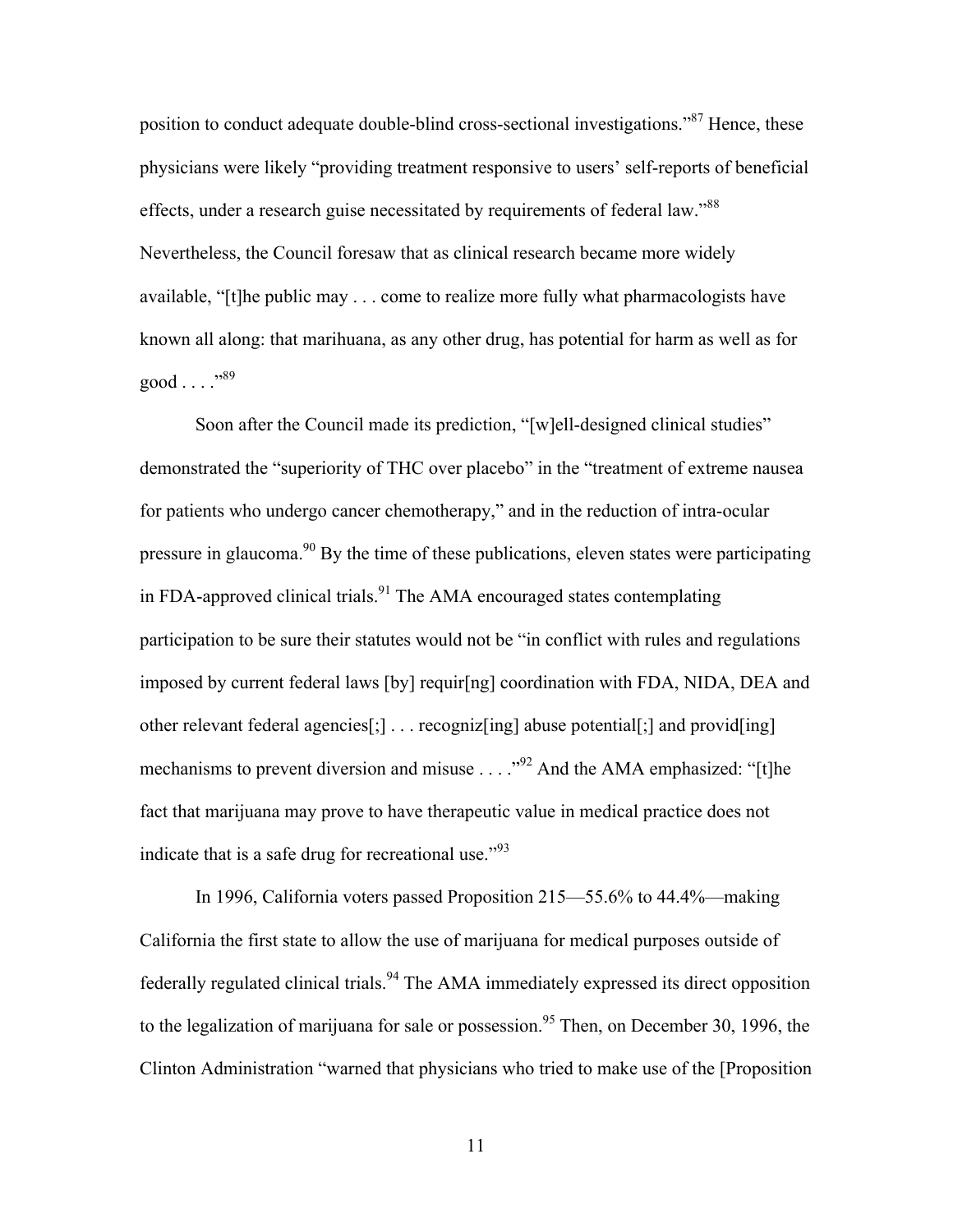215] could (1) lose their federal [DEA] license for prescribing controlled substances, (2) be excluded from participation in the Medicare and Medicaid programs, and (3) be subject to criminal prosecution."<sup>96</sup>

In response, several California physicians and patients filed a federal class action lawsuit, *Conant v. McCaffrey*, seeking an "injunction on First Amendment grounds against federal enforcements of (or threats to enforce) statutes or regulations that would punish or penalize physicians for communicating with patients about the risks and benefits of medical marijuana  $\ldots$   $\cdot$  ..."<sup>97</sup> The Administration clarified its position: physicians were not under a "gag rule" preventing them from discussing how any treatment might affect a patient's health.<sup>98</sup> Still, the Department of Justice forbade physicians from "intentionally provid[ing] their patients with oral or written statements to *enable* them to obtain controlled substances in violation of federal law."<sup>99</sup> The AMA took neither side in the litigation, declining an invitation from the plaintiffs to file an *amicus*  brief.<sup>100</sup> But, the Association reiterated its support of the "free and unfettered exchange of information" between patients and physicians, noting that the medical "principles of free disclosure apply *even if the effectiveness of a potential treatment . . . is not yet fully proven*."<sup>101</sup>

The federal District Court for the Northern District of California preliminarily enjoined the Government "from threatening or prosecuting physicians, revoking their licenses, or excluding them from Medicare/Medicaid participation . . . ."<sup>102</sup> However, the court could not—for reasons of constitutional separation of powers—enjoin the Government from prosecuting violations of federal *criminal* statutes.<sup>103</sup> The Court of Appeals for the Ninth Circuit affirmed the district court's decision, issuing a permanent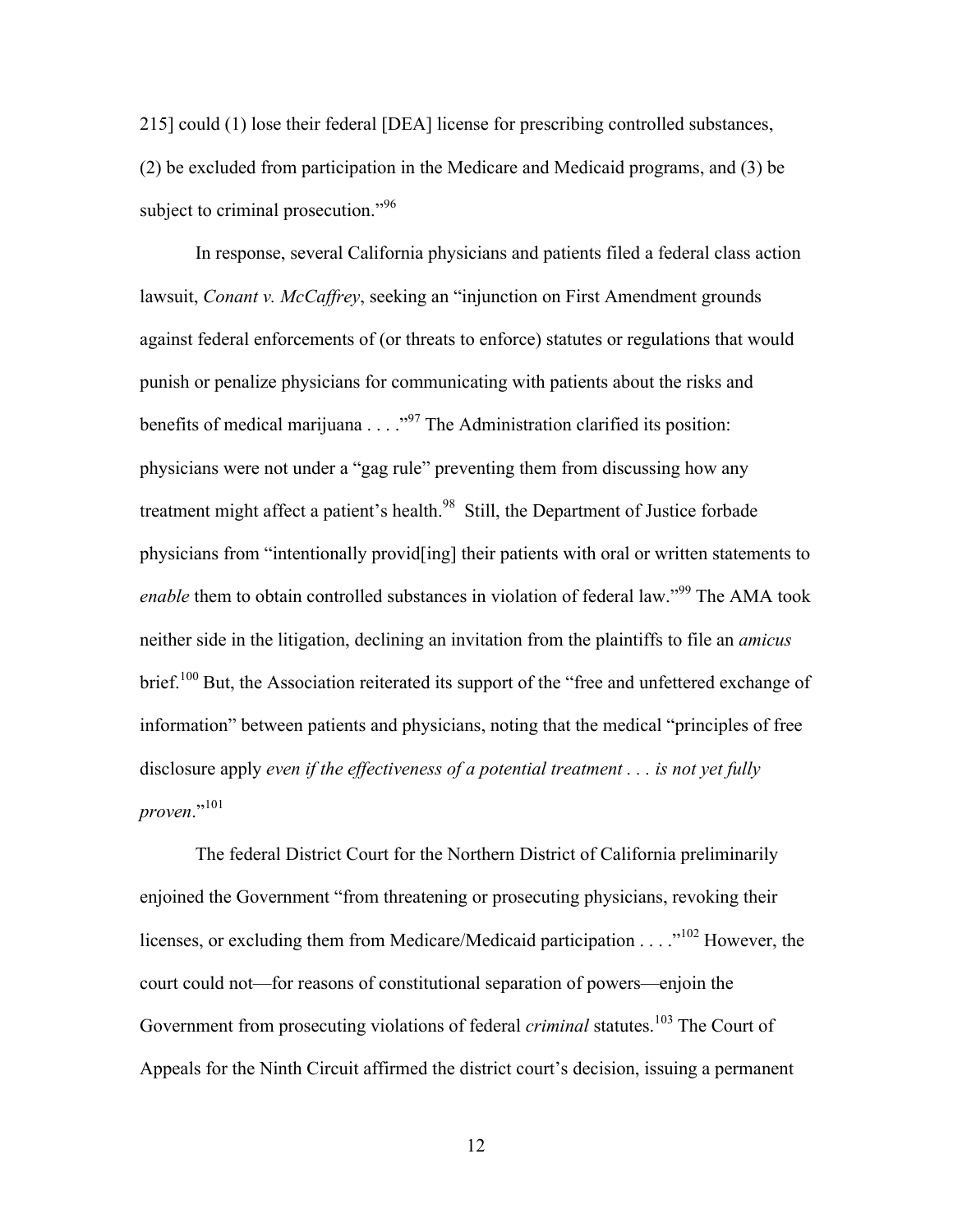injunction and recognizing physicians' First Amendment right to discuss marijuana as a treatment option.<sup>104</sup>

In 2009, the AMA updated its policy on medical marijuana, urging—for the first time, then reaffirming its position in 2012—that Congress should review marijuana's Schedule I status "with the goal of facilitating the conduct of clinical research and development of cannabinoid-based medicines . . . .<sup>105</sup> The Association made clear that "[t]his should not be viewed as an endorsement of state-based medical cannabis programs, the legalization of marijuana, or that scientific evidence on the therapeutic use of cannabis meets the current standards for a prescription drug product.<sup> $106$ </sup>

Despite the Association's hesitancy, twenty-three states and the District of Columbia have legalized marijuana for medical purposes,  $107$  authorizing its use for the treatment of glaucoma, Crohn's disease, posttraumatic stress disorder, epilepsy, Alzheimer's disease, and chemotherapy-induced nausea and vomiting.<sup>108</sup> It is expected that "[b]oth the number of states and the number of approved indications for medical marijuana [will] increase."<sup>109</sup> And while federal officials may criminally prosecute patients for possessing medical marijuana recommended by a physician in accordance with state law,<sup>110</sup> the Obama Administration published a memorandum indicating that the federal government will be less likely to prosecute in states where the practice is sufficiently regulated. $^{111}$ 

Opponents of legalization describe medical marijuana as "a smoke screen[:] [t]he only reason [for] the medical debate is because advocates want it legalized for recreational use."<sup>112</sup> They point to "respiratory problems" associated with smoked marijuana, increased risk of "psychosis," and "structural brain changes as well as a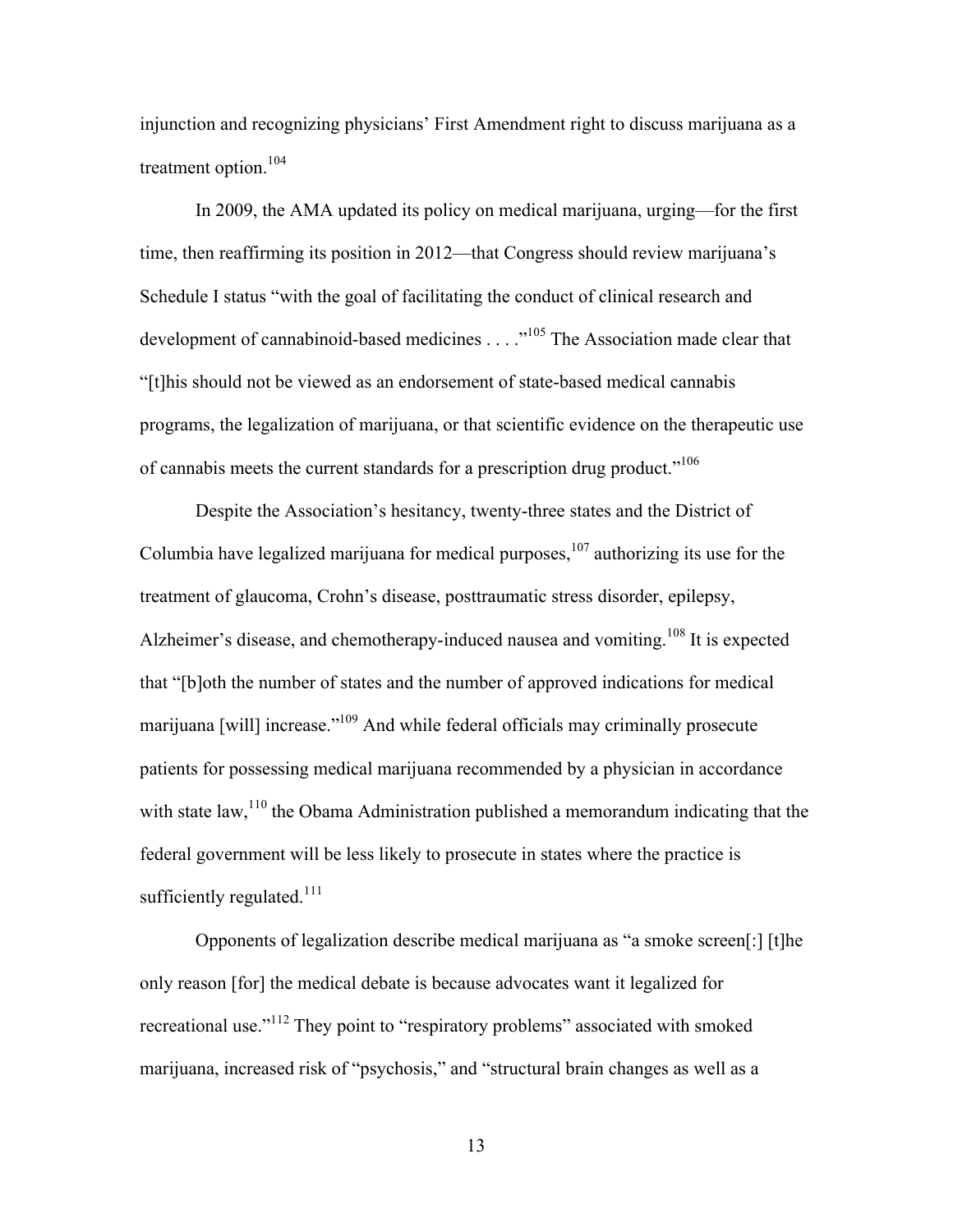decline in IQ."<sup>113</sup> Others say these claims are unfounded "pseudoscien[ce]."<sup>114</sup> This conflict is resolving itself slowly because complex bureaucracy and limited federal interest curtails research. 115

## **III. Lessons for Policymakers and Regulators Considering Marijuana Research or Medicalization**

FIRST, all policymakers and regulators—both state and federal—should support scientific research into the potential therapeutic value of cannabis. Whether or not to legalize medical marijuana is a separate and distinct issue that is—for good reason political and open for debate.\*

As a scientific matter, the medical community was not unified in its opinion of the potential therapeutic effects of alcohol when the political matter—the ratification of the Eighteenth Amendment—concluded.<sup>116</sup> True, the AMA's House of Delegates made its official position clear in 1917: "the use of alcohol as a therapeutic agent [was to] be discouraged." $117$  But this position reflected political—not scientific—influences,  $118$  as the editorial staff of the Journal of the American Medical Association recognized when it noted that "the question as to whether whisky is a necessary therapeutic agent is a scientific one and cannot be decided by resolutions or by votes."<sup>119</sup>

The Supreme Court's 1926 holding in in *Lambert v. Yellowley*—sanctioning the federal government's authority to tightly regulate the prescription of alcohol—depended, for its reasoning, upon this very discord in the medical community; indeed, the point was

 $\overline{a}$ 

<sup>[</sup> \* The author takes no position on the normative question as to whether medical or recreational adult-use marijuana ought to be legalized.]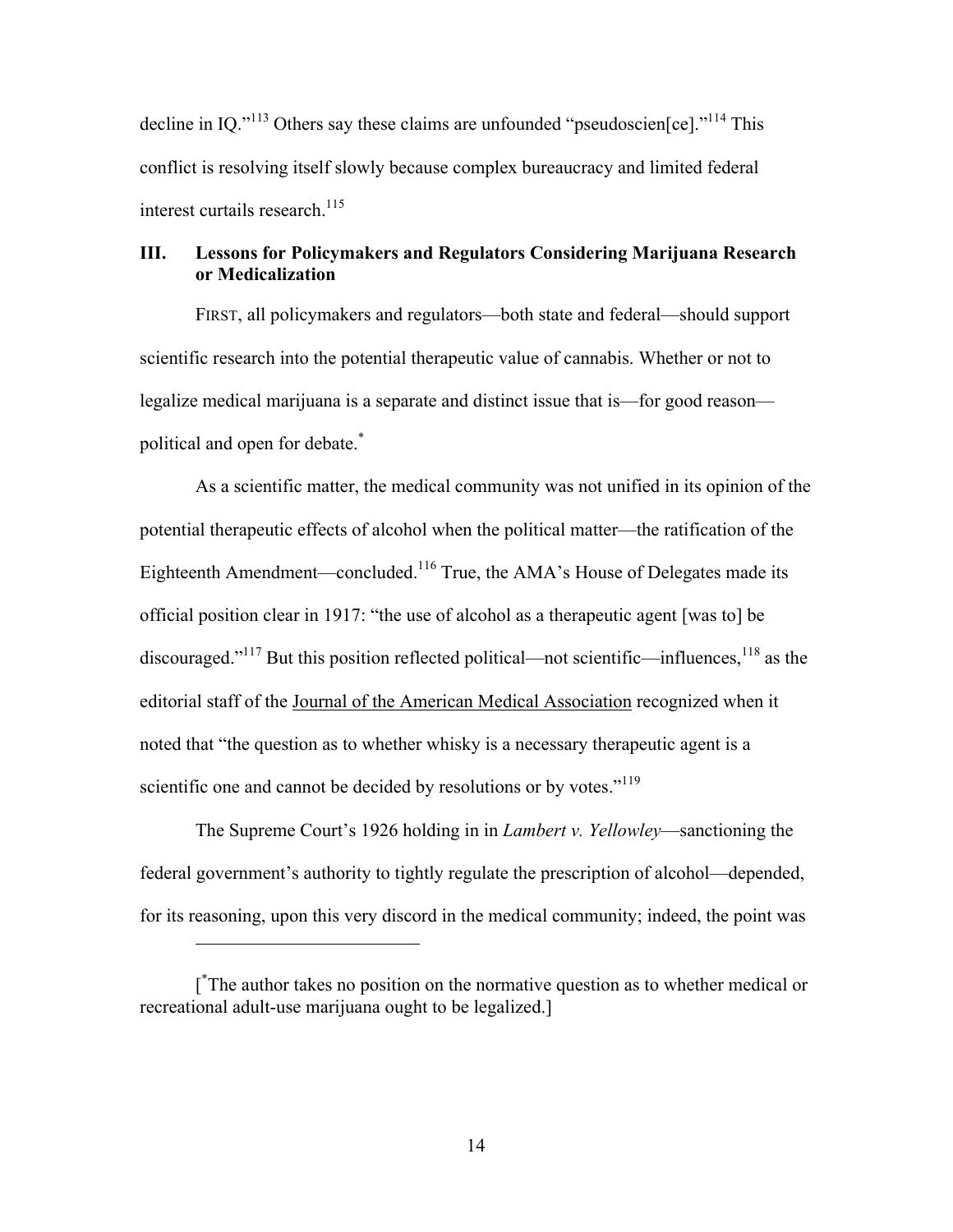made in the concluding sentence of the majority's opinion.<sup>120</sup> The various state legislatures also seem to have noticed the medical disagreement, propagating a wide range of laws defining, without medical reason, whether—and what type of—alcohol could be prescribed within their borders.<sup>121</sup> Fortunately, that same medical disagreement appears to have discouraged any attempts to stifle research into the potential therapeutic value of alcohol.

Today, too, the medical discord regarding marijuana's therapeutic value is a thumb on the scale in *favor* of continuing research and open discussion.<sup>122</sup> The AMA specifically distinguishes the issue of legalization—a "complex social and medical issue which should not be resolved by [vote]"<sup>123</sup>—from the issue of regulated investigation, which it strongly encourages.<sup>124</sup>

And, when the AMA has yet to come down on one side of the medical marijuana debate, a state legislator would be both cautious and reasonable in concluding that any efforts to legalize medical marijuana would "essentially [be] legalizing recreational marijuana but forcing physicians to act as gatekeepers for those who wish to obtain it."<sup>125</sup> Indeed, similar concerns motivated some physicians to support the prescription restrictions in the Volstead Act, noting that others in their profession were "willing for a price to prostitute their ability and their profession by issuing as many prescriptions for liquor as the law [would] allow and on the slightest pretext.<sup> $126$ </sup> So it is with marijuana today as it was with alcohol in the early twentieth century: without a unified medical opinion as to marijuana's therapeutic value, politics can—and, indeed, should—break the tie.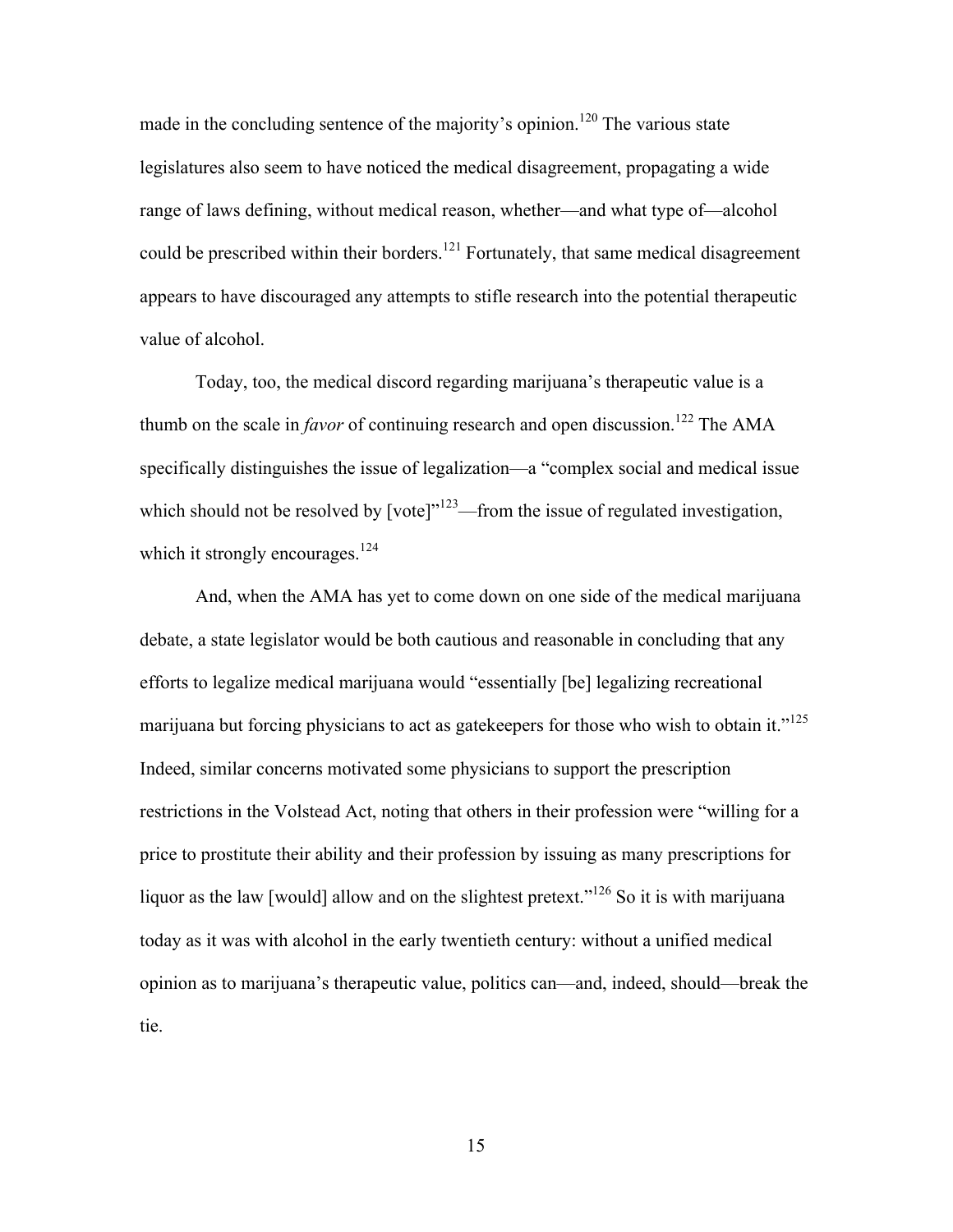That said, the AMA recently urged Congress to reconsider marijuana's classification in Schedule I to "facilitat[e] the conduct of clinical research and development of cannabinoid-based medicines  $\dots$  ."<sup>127</sup> Congress should align itself with the AMA on the research issue. And, in the meantime, policymakers—in states both with and without medical marijuana laws—should work with the federal government to encourage and participate in clinical trials to more quickly develop a science-based understanding as to whether marijuana has genuine therapeutic value.

SECOND, policymakers and regulators should invite the early participation of the American Medical Association when crafting medically relevant legislation; and they should do so *because* of—not in spite of—the AMA's internal scientific differences.

One year before the Eighteenth Amendment was ratified, the AMA expressed its position that alcohol ought not to be encouraged as a therapeutic drug.<sup>128</sup> Entirely contrary to the Association's official disapproval, the Volstead Act included a "medicinal use" exception for "patients who obtained a prescription from a licensed physician."<sup>129</sup> This infuriated the profession: "the great majority of physicians objected to being made the main [agents] in the distribution of alcohol."<sup>130</sup> And even for those who were comfortable with the exception, its strict limitations on the number, size and duration of alcohol prescriptions per physician were seen as an unacceptable "interfere[nce] with the proper [physician-patient relationship]."<sup>131</sup>

After its experience with Prohibition, and with hints of marijuana classification in the air, the AMA Bureau of Legal Medicine, in 1931, warned "physicians to watch all [narcotics] legislation . . . to see that no unnecessary restrictions [were] imposed on their professional use."<sup>132</sup> But rather than opposing state narcotics legislation, the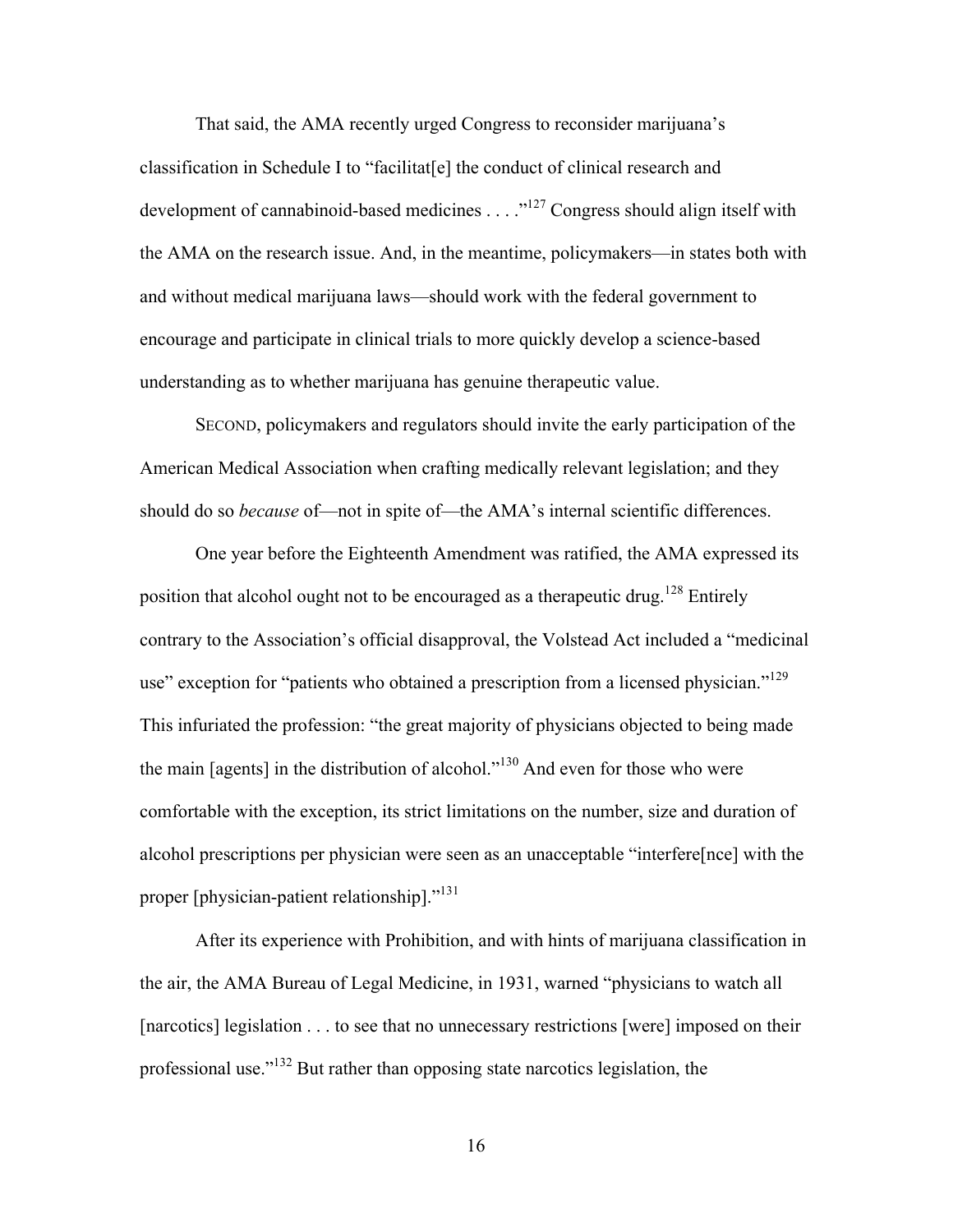Association—noting the "impotence of federal activities" during Prohibition *encouraged* state legislators to develop well-crafted drug control policy.<sup>133</sup> In short, the Association is a highly organized, educated, opinionated and influential group—it is also highly motivated to work collaboratively with legislators. Hence, legislators, lacking medical and scientific training, should engage the Association at the outset of policy development.<sup>134</sup> This will legitimize any policies developed, and ensure the support of the Association, decreasing the likelihood that the Association—or an independent physician—will fight the policy through direct democracy or judicial appeal.<sup>135</sup>

#### **IV. Conclusion**

During Prohibition, many state legislatures "pave[d] the way" for Congress to repeal the Eighteenth Amendment by rescinding state alcohol prohibition laws.<sup>136</sup> With marijuana legal in twenty-three states and the District of Columbia, "legalization advocates are understandably hopeful that history is repeating itself."<sup>137</sup> And some experts in alcohol policy believe that the United States has moved "beyond the tipping point," and that nationwide legalization—in some form or other—is inevitable.<sup>138</sup>

As clinical research regarding medical marijuana becomes more widely available, "[t]he public may . . . come to realize . . . that marihuana, as any other drug, has potential for harm as well as for good  $\ldots$ ."<sup>139</sup> But, with the AMA suspending judgment pending further research, policymakers and regulators should engage the Association to harness its deep understanding, working alongside the Association to develop medically current and politically accountable marijuana policy.<sup>140</sup>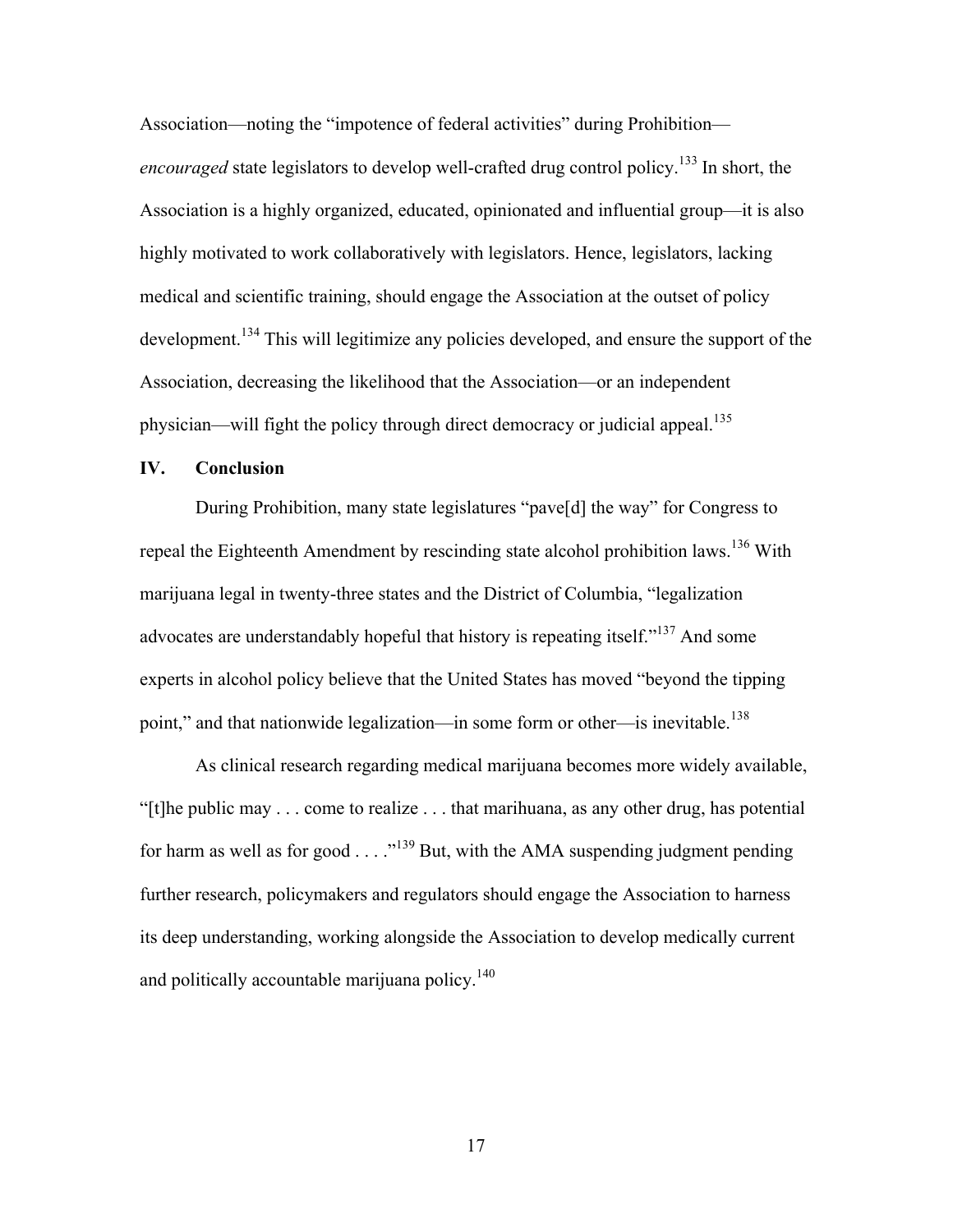ENDNOTES

<sup>1</sup> MARTHA M. ALLEN, ALCOHOL: A DANGEROUS AND UNNECESSARY MEDICINE 100 (1900) (internal quotation marks omitted).

<sup>2</sup> *Id.* at 9 (emphasis in original).

 $\overline{a}$ 

<sup>3</sup> *See id.* at 9–10 ("It sloweth age, it strengtheneth youth, it helpeth digestion, it cutteth phlegme, it cureth the hydropsia, it healeth the strangurie, it pounces the stone, it expelleth gravel, it keepeth the head from whirling, the teeth from chattering, and the throat from rattling; it keepeth the weasen from stifling, the stomach from wambling, and the heart from swelling; it keepeth the hands from shivering, the sinews from shrinking, the veins from crumbling, the bones from aching, and the marrow from soaking." (internal quotation marks omitted)).

<sup>4</sup> Jennie Cohen, *Drink Some Whiskey, Call in the Morning: Doctors & Prohibition*, HISTORY (2012) ("Healers and doctors in ancient China, Egypt, Greece and Rome—to name just a few civilizations—treated everything from chronic illnesses to migraines to infections with fermented beverages, recognized for their antiseptic and analgesic properties."), http://www.history.com/news/drink-some-whiskey-call-in-themorning-doctors-prohibition.

<sup>5</sup> NORMAN H. CLARK, DELIVER US FROM EVIL: AN INTERPRETATION OF AMERICAN PROHIBITION 14 (Harold M. Hyman ed., 1st ed. 1976).

<sup>6</sup> ALLEN, *supra* note 1, at 10.

<sup>7</sup> CLARK, *supra* note 5, at 22–23.

<sup>8</sup> *Id.* at 23–24.

<sup>9</sup> *Id.* at 23.

<sup>10</sup> ALLEN, *supra* note 1, at 11.

 $11$  *Id.* at 11–12.

<sup>12</sup> *Id.* at 14 (internal quotation marks omitted).

<sup>13</sup> CLARK, *supra* note 5, at 85–86 (noting that the WCTU pushed for "hygiene education advocating total abstinence and stressing the conviction that alcohol was a poison").

<sup>14</sup> *Id.* at 86.

<sup>15</sup> ALLEN, *supra* note 1, at 18 (internal quotation marks omitted).

<sup>16</sup> *See id.* at 97 ("It is impossible to convince the mass of the people that what is life-giving as medicine can be death-dealing as beverage."); *see also id*. at 291 ("There is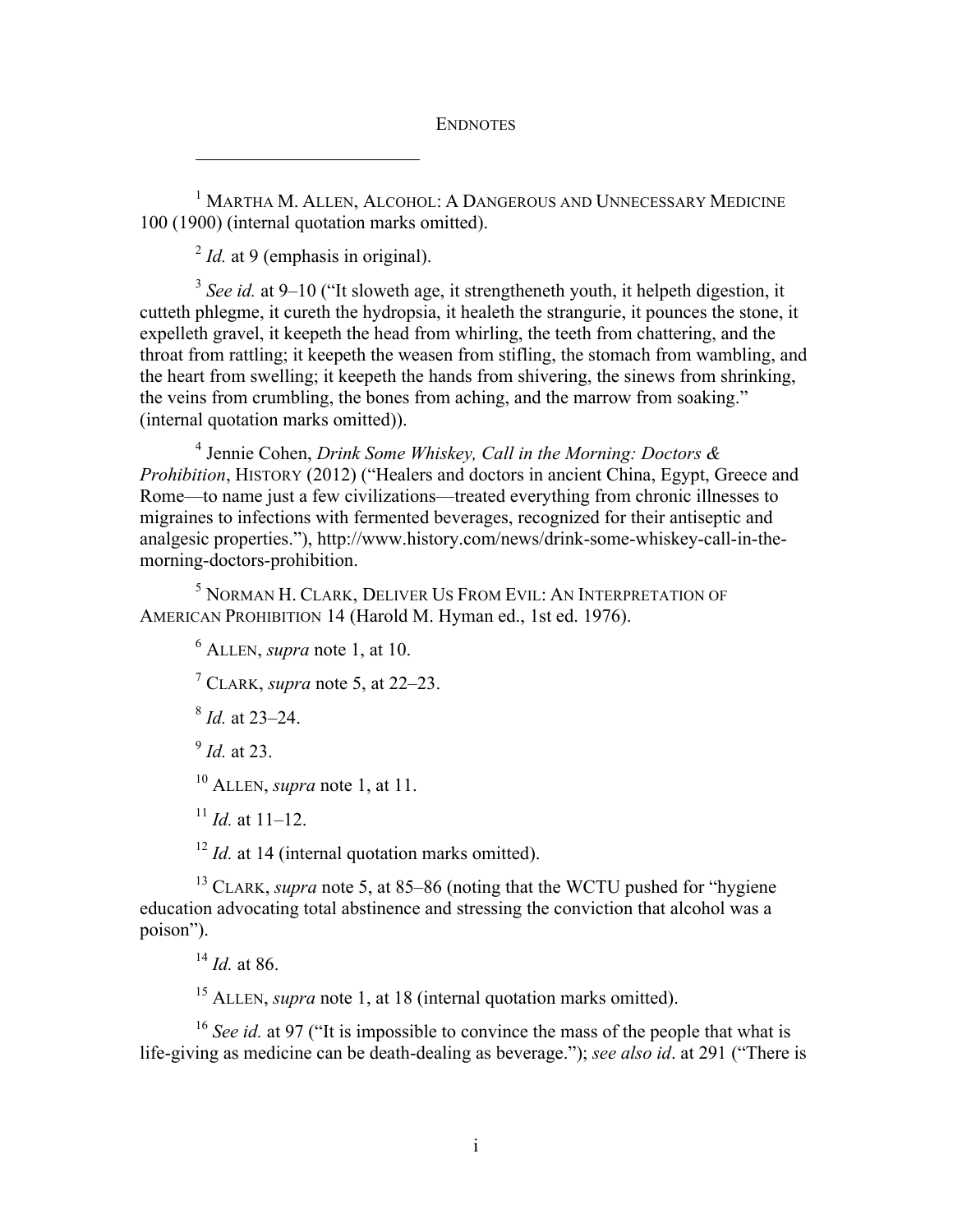a deep-rooted prejudice in favor of alcohol as a remedy in the minds of the great multitude of people, and they are ready to distrust as fanatical, or incompetent, any physician who does not use it.").

<sup>17</sup> *Id.* at 96; *see id.* at 361 ("It is upon the members of the medical profession, and the exceptional laws which it has always demanded, that the whole liquor fraternity depends, more than upon anything else, to screen it from opprobrium . . . and it is because the rum-seller, and the rum-drinker, hide under this cloak of seeming respectability that they are so difficult to reach by moral suasion, or by law." (internal quotation marks omitted)).

<sup>18</sup> Anna A. Gordon & Martha M. Allen, President & Superintendent of the Department of Medical Temperance, WCTU, *Communication from the National WCTU*, *Minutes of the HOD 68th Annual Session* 11 (1917).

<sup>19</sup> *Id.*

 $\overline{a}$ 

<sup>20</sup> *Id.*

<sup>21</sup> Council on Health and Public Instruction, *Minutes of the HOD 68th Annual Session* 11 (1917).

<sup>22</sup> Reference Committee on Legislation and Political Action, *Minutes of the HOD 68th Annual Session* 68 (1917).

<sup>23</sup> *Id.* ("Furthermore, while recognizing the possible need of prohibition of the use of alcohol as a measure of public safety, it would ask that the two questions be considered separately on their respective merits.").

<sup>24</sup> Hobart A. Hare, *The Action of the House of Delegates of the A.M.A. on the Alcohol Question*, LXIX(3) *JAMA* 226 (1917); *see* VICTOR G. VECKI, ALCOHOL AND PROHIBITION IN THEIR RELATION TO CIVILIZATION AND THE ART OF LIVING 124 (1923) ("The [HOD] is a political, not a scientific body.... [It] is not competent to decide any therapeutic question at any time, least of all on the spur of the moment.").

<sup>25</sup> Hare, *supra* note 24, at 226 ("[T]he resolutions already quoted are not justified. Alcohol has been much abused as a drug, as have all powerful drugs; but that it has no drug value, no food value, and is detrimental when used as a therapeutic agent, I earnestly deny."); *see* VECKI, *supra* note 24, at 126 (noting that the New York Medical Society adopted a resolution opposing the AMA resolution, decrying it as "irrational and unscientific and in opposition to the accepted usages of all civilized nations throughout the world").

<sup>26</sup> *See* Charles E. Hawkes, *Medical Science on the Side of Alcohol?*, LXIX(15) *JAMA* 1289 (1917).

<sup>27</sup> *See* VECKI, *supra* note 24, at 126.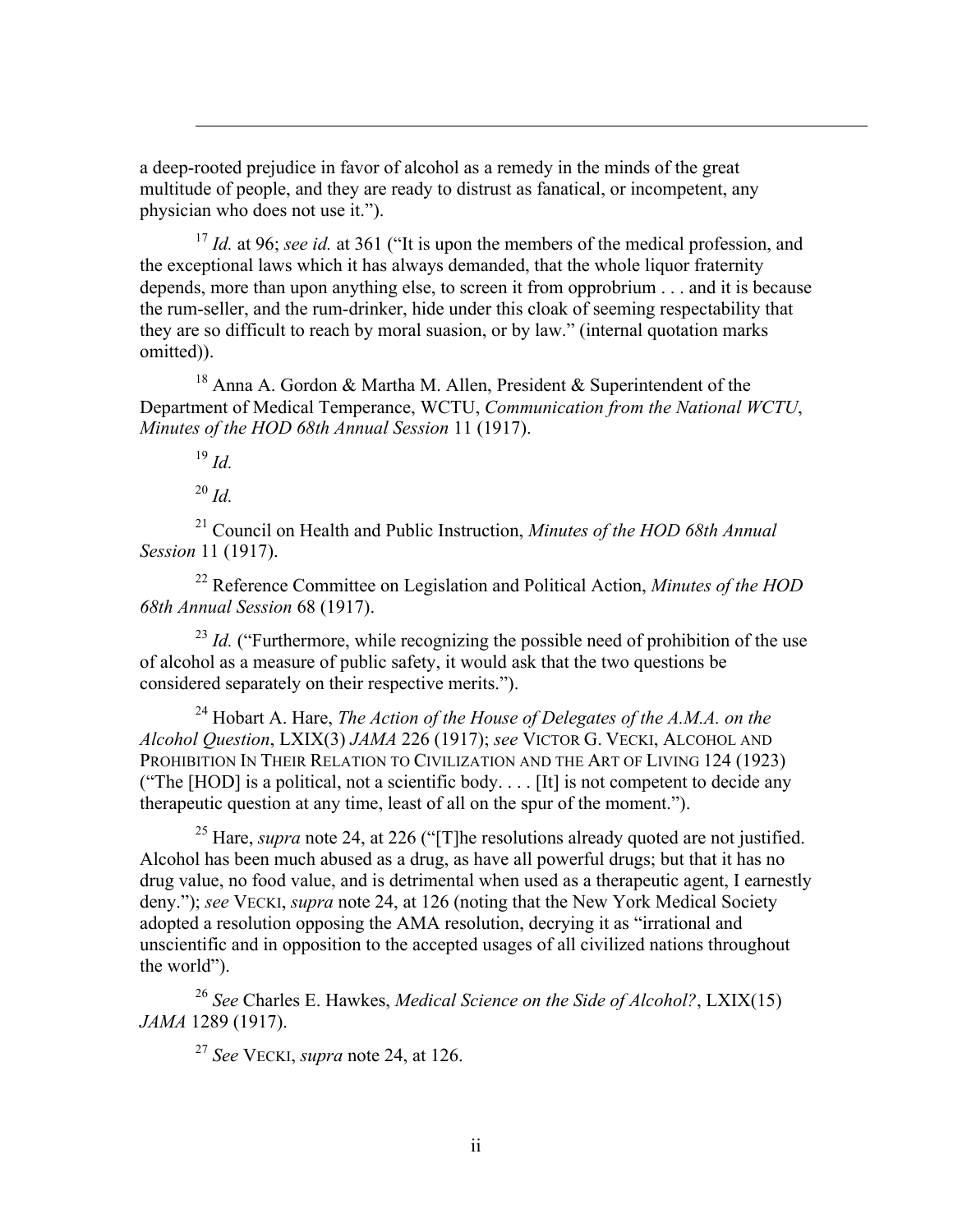<sup>28</sup> NATIONAL ARCHIVES AND RECORDS ADMINISTRATION, http://www.archives. gov/exhibits/charters/constitution\_amendments\_11-27.html (last visited Nov. 16, 2014).

<sup>29</sup> RICHARD MENDELSON, FROM DEMON TO DARLING: A LEGAL HISTORY OF WINE IN AMERICA 59–60 (2009).

<sup>30</sup> *See* Reference Committee on Legislation and Political Action, *supra* note 22, at 68.

<sup>31</sup> National Prohibition Act, Pub. L. No. 66, 41 Stat. 305, 310 (Title II,  $\S$  6) (1919); *see* Cohen, *supra* note 4 ("Why did Prohibition's authors keep the provision on the books even though the medical community had formally dismissed the need for medicinal alcohol? In all likelihood, many of the most fervent teetotalers had grown up soothing their toothaches and calming their coughs with trace amounts of whiskey, brandy or rum.").

<sup>32</sup> *See* DANIEL OKRENT, LAST CALL: THE RISE AND FALL OF PROHIBITION 193 (2010) (emphasis added).

<sup>33</sup> VECKI, *supra* note 24, at 126.

 $\overline{a}$ 

<sup>34</sup> Cohen, *supra* note 4; *cf.* Editorial, *The Referendum on Alcohol*, 78(3) JAMA 194 (1922) ("[T]he medical profession has been subjected to ridicule and criticism on account of the actions of a small number of its members who are abusing their privileges and who have assumed a position in the public eye not creditable to the profession as a whole.").

<sup>35</sup> VECKI, *supra* note 24, at 126 ("Everybody knows that the men behind the 1917 anti-alcohol resolution never took out a permit to prescribe alcohol, and the protests against the present day alcohol prescribing rules and regulations prove how little the medical profession cares, in fact, how much it detests any profiteering a few black sheep may practi<sup>[c]</sup>e."); *id.* at 132 ("As to the enormous PROFITS from the prescribing of alcoholic fluids, it takes a great deal of fantasy to see them. Even the few scamps who were caught selling their prescription books to a criminally inclined druggist made two hundred and fifty dollars every three months. What an enormous profit!" (emphasis—and sarcasm—in original)).

<sup>36</sup> Cohen, *supra* note 4 (parentheses omitted) ("When Prohibition dawned, many doctors continued to prescribe alcohol for anemia, tuberculosis, pneumonia and high blood pressure, among other disorders."); *see* OKRENT, *supra* note 32, at 193–94 ("For most of the 1920s a patient could fill a prescription for one pint every ten days, and a doctor could write a hundred prescriptions a month on numbered, government-issued forms that resembled stock certificates and were as dearly cherished.").

<sup>37</sup> *See* VECKI, *supra* note 24, at 127.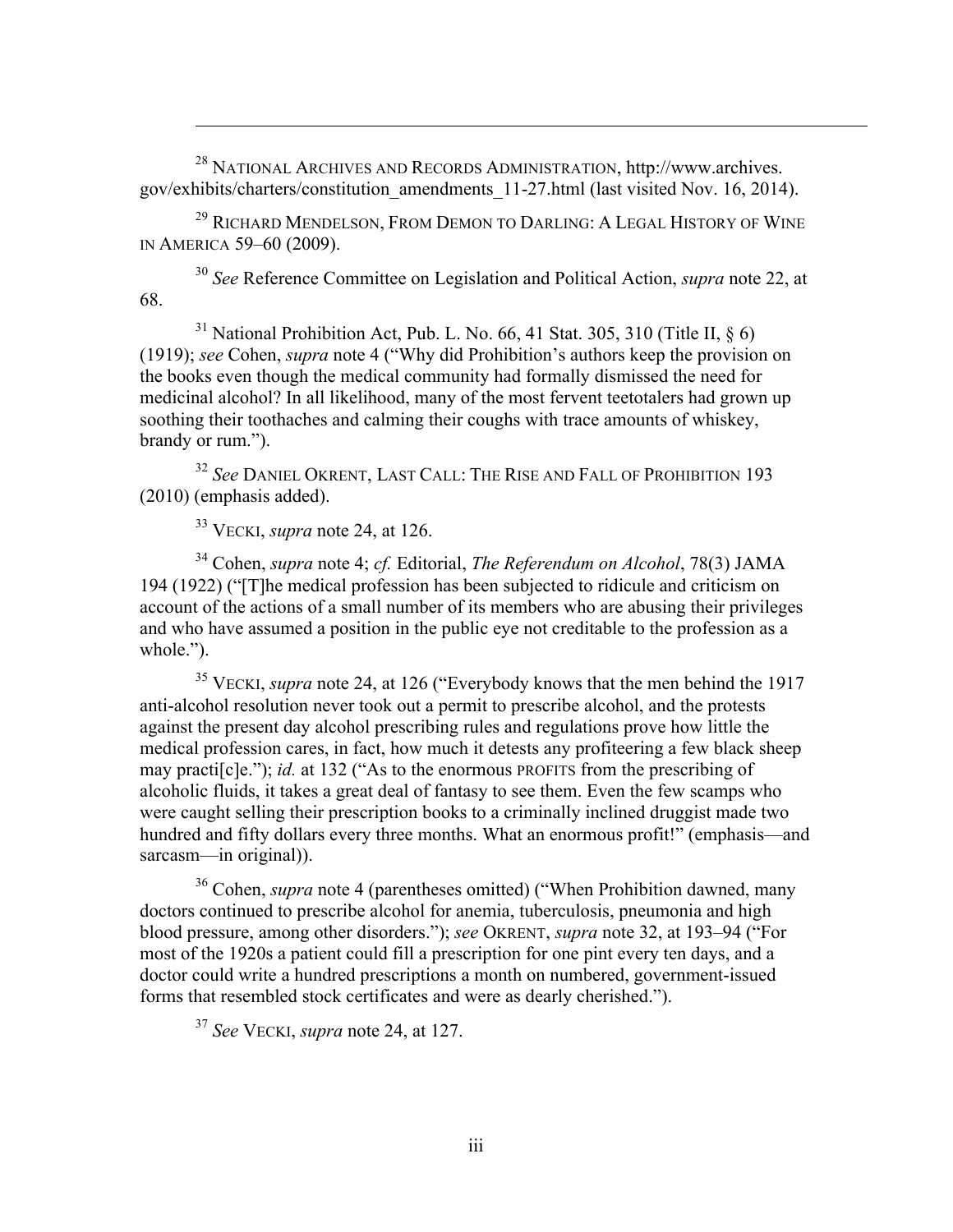<sup>38</sup> *See* Final Report, *The Referendum on the Use of Alcohol in the Practice of Medicine*, 78(3) *JAMA* 210, 229 (1922).

<sup>39</sup> *See* VECKI, *supra* note 24, at 127–28.

<sup>40</sup> *See* Editorial, *Questionnaire on Alcohol as a Therapeutic Agent*, 77(23) *JAMA* 1820 (1921).

<sup>41</sup> Final Report, *supra* note 38, at 210.

<sup>42</sup> *Id.* (thirty-two percent considered wine therapeutic; twenty-six percent considered beer therapeutic).

<sup>43</sup> *Id.* at 218 (internal quotation marks omitted).

<sup>44</sup> *Id*.

 $\overline{a}$ 

<sup>45</sup> VECKI, *supra* note 24, at 130–31.

<sup>46</sup> 272 U.S. 581, 588 (1926) (Dr. Lambert "alleged that to treat the diseases of his patients and to promote their physical well-being, according to the untrammeled exercise of his best skill and scientifically trained judgment, and, to that end to advise the use of such medicines and medical treatment as in his opinion are best calculated to effect their cure and establish their health, is an essential part of his constitutional rights as a physician.").

<sup>47</sup> *Lambert*, 272 U.S. at 588–89, 597.

<sup>48</sup> *Id.* at 596–97.

<sup>49</sup> *See* Cohen, *supra* note 4 (internal quotation marks omitted).

<sup>50</sup> National Commission on Law Observance and Enforcement (Wickersham Commission), *Report on the Enforcement of the Prohibition Laws of the United States* 215 (1931) ("Physicians should be permitted, under reasonable regulations, to prescribe whatever liquor in their judgment is necessary for a patient. If a physician can be trusted to prescribe dangerous drugs he can be trusted to prescribe liquors as medicines.").

<sup>51</sup> Editorial, *Legislation on Medicinal Liquor*, 98(4) *JAMA* 321 (1932) ("The enactment of this bill will . . . remove the principal grounds for [physicians'] resentment against the national prohibition laws . . . .").

<sup>52</sup> *See* MENDELSON, *supra* note 29, at 93 ("In only one of thirty-seven states, South Carolina, did voters prefer to retain the Eighteenth Amendment. Altogether, fifteen million out of a total twenty-one million voters favored Repeal.").

<sup>53</sup> Sidney Cohen, *Marijuana: Does It Have a Possible Therapeutic Use?*, 240(16) *JAMA* 1761 (1978); *see, e.g.*, Beverly J. Montgomery, *High Interest in Medical Uses of Marijuana and Synthetic Analogues*, 240(14) *JAMA* 1469 (1978) (some archaeologists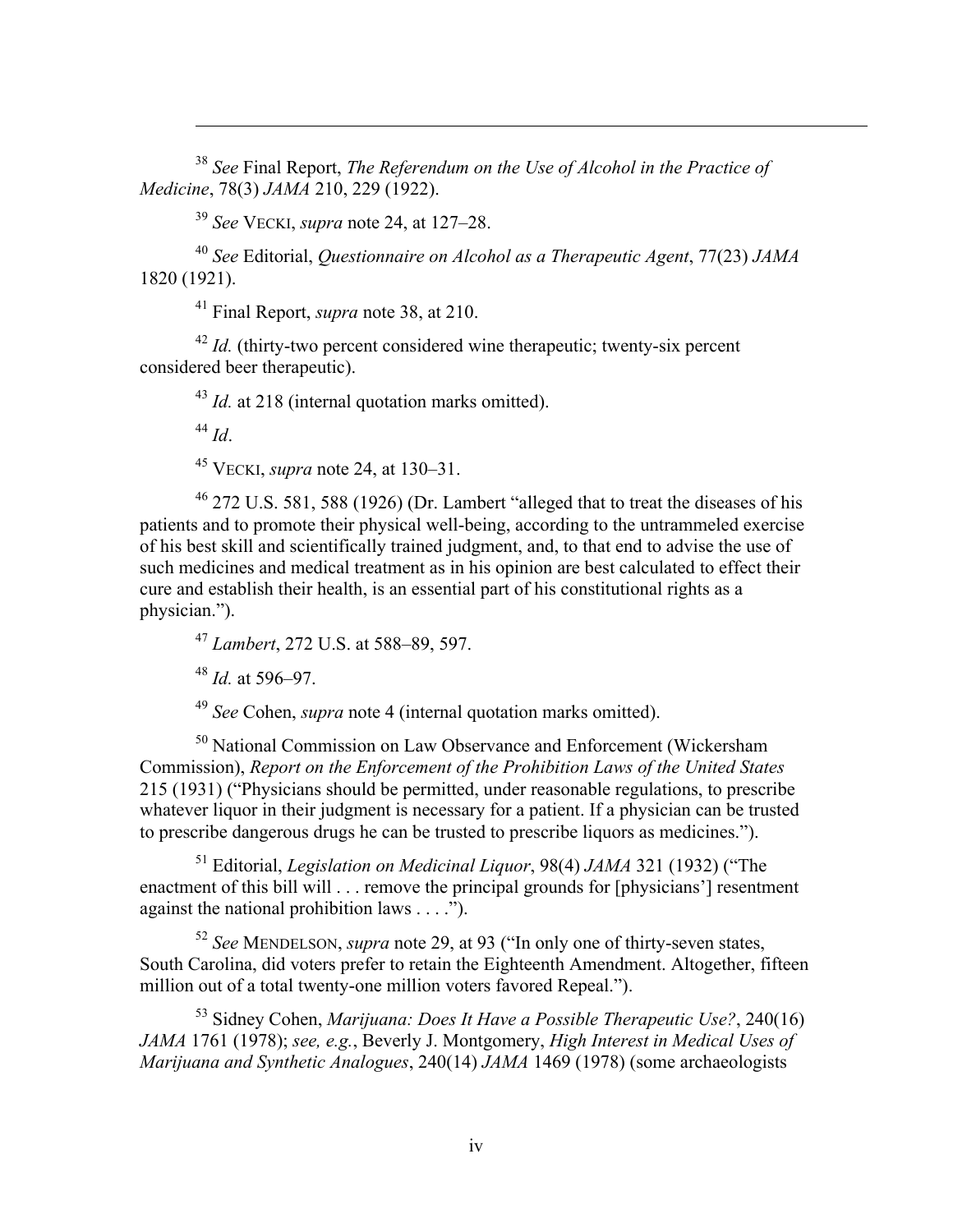maintain that the Iranian equestrian tribes of the seventh century BCE used cannabis, which is also found in China's oldest known pharmacopoeia, the PEN TS'AO).

<sup>54</sup> John F. Greden, *Marihuana*, 228(4) *JAMA* 506–07 (1974) (reviewing MARIJUANA: MEDICAL PAPERS, 1839–1972 (Tod H. Mikuriya, ed., 1973).

<sup>55</sup> Erwin Chemerinsky, et al., *Cooperative Federalism and Marijuana Regulation*, 61 UCLA L. REV. (forthcoming in 2015) (manuscript at 3) (citations omitted), *available at* http://ssrn.com/sol3/abstract=2411707; *see id.* (manuscript at 3–4) ("[T]he move to regulate marijuana was motivated in large part by racism and xenophobia[,] . . . [as] marijuana came to be associated in the public imagination with both crime and black and Hispanic migrant workers.") (citations omitted); *see* Cohen, *supra* note 53, at 1761 (noting that, in the 1920s, "extracts of *C*[*annabis*] *sativa* were on every pharmacist's shelf").

<sup>56</sup> Bureau of Legal Medicine and Legislation, *Minutes of the HOD 82nd Annual Session* 16 (1931) (emphasis added).

<sup>57</sup> *Id.*

 $\overline{a}$ 

<sup>58</sup> *Id.*

<sup>59</sup> HOD, *Minutes of the HOD 84th Annual Session* 17 (1933).

<sup>60</sup> HOD, *Minutes of the HOD 86th Annual Session* 17 (1935).

<sup>61</sup> HOD, *Minutes of the HOD 87th Annual Session* 16 (1936).

<sup>62</sup> *See* HOD, *Proceedings of HOD 88th Annual Session* 62 (1937).

<sup>63</sup> *Id.*

<sup>64</sup> *Id.*

<sup>65</sup> *Id.*

<sup>66</sup> Council on Science and Public Health, *Proceedings of HOD 63rd Interim Mtg.* 191 (2009) ("[T]he AMA was virtually alone in opposing passage of the Marihuana Tax  $Act.''.$ 

<sup>67</sup> Chemerinsky, *supra* note 55 (manuscript at 4) (citations omitted).

<sup>68</sup> Council on Scientific Affairs, *Proceedings of HOD 51st Interim Mtg.* 346 (1997) ("Individuals using marijuana for recreational or other purposes were required to pay a tax of \$100/ounce.").

<sup>69</sup> *Id.*; *United States v. Sanchez*, 340 U.S. 42, 45 (1950) ("The tax in question is a legitimate exercise of the taxing power despite its collateral regulatory purpose and effect.").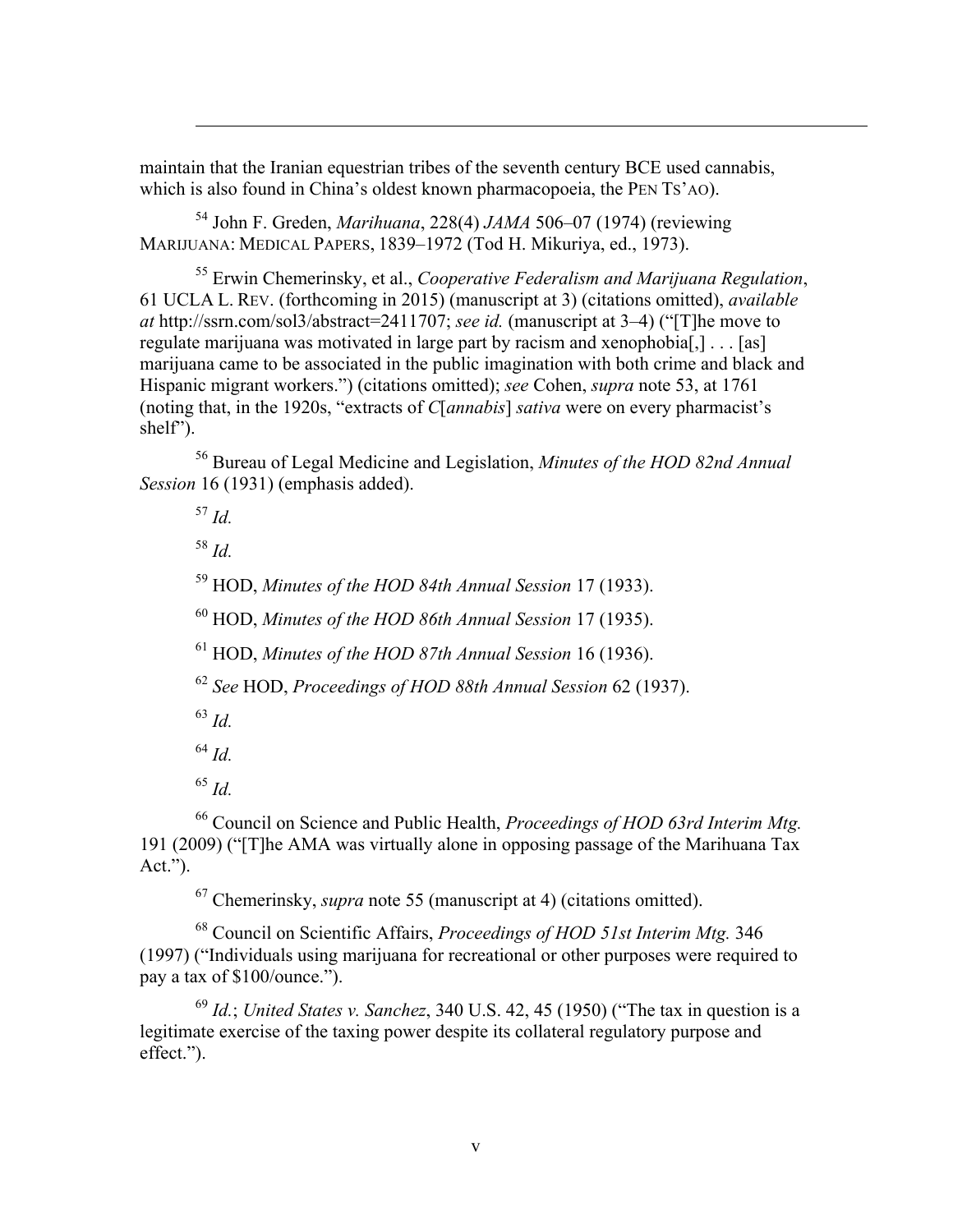<sup>70</sup> Council on Scientific Affairs, *supra* note 68, at 346.

<sup>71</sup> H. Wollner, et al., *Isolation of a Physiologically Active Tetrahydrocannabinol from* Cannabis sativa *Resin*, 64(1) J. AM. CHEM. SOC. 26–29 (1942).

<sup>72</sup> R. Mechoulam & Y. Gaoni, *A Total Synthesis of dl-*∆*<sup>1</sup> -Tetrahydrocannabinol, the Active Constituent of Hashish*, 87(14) J. AM. CHEM. SOC. 3273–75 (1965).

<sup>73</sup> Reference Committee E, *Proceedings of HOD 23rd Clinical Conv.* 300 (1969).

<sup>74</sup> *Id.* at 163–64.

<sup>75</sup> *Id.*

 $\overline{a}$ 

<sup>76</sup> Board of Trustees, *Proceedings of HOD 24th Clinical Conv.* 201 (1970).

<sup>77</sup> *See* 21 U.S.C. § 812(b)(1), (c)(c)(10).

<sup>78</sup> Chemerinsky, *supra* note 55 (manuscript at 4–5), citing 21 U.S.C. § 841(b).

<sup>79</sup> *Id.* (manuscript at 5); *see* 21 U.S.C. § 812(b)(1)–(2) (A drug is placed in Schedule I if " $(A)$  it has a high potential for abuse;  $(B)$  it has no currently accepted medical use in treatment in the United States; and (C) there is a lack of accepted safety for use of the drug under medical supervision." In contract, Schedule II criteria are that the drug "(A) has a high potential for abuse; (B) has a currently accepted medical use in treatment in the United States or a currently accepted medical use with severe restrictions; and (C) abuse of the drug may lead to severe psychological or physical dependence.").

<sup>80</sup> Board of Trustees, *Proceedings of HOD 121st Ann. Conv.* 77 (1972).

<sup>81</sup> *Id.* at 78.

<sup>82</sup> *Id.* at 80 (emphasis added).

<sup>83</sup> Board of Trustees, *Proceedings of HOD 31st Interim Mtg.* 193 (1977) ("[S]tringent laws have stigmatized a considerable number of young people for their use of marihuana  $\dots$ .").

<sup>84</sup> *Id.* at 189.

<sup>85</sup> Council on Scientific Affairs, *Proceedings of HOD 33rd Interim Mtg.* 178, 180 (1979).

<sup>86</sup> Lawrence O. Gostin, *Medical Marijuana, American Federalism, and the Supreme Court*, 294(7) *JAMA* 843 (2005), *citing United States v. Oakland Cannabis Buyers' Coop.*, 532 U.S. 483, 490 (2001).

<sup>87</sup> Council on Scientific Affairs, *supra* note 85, at 180.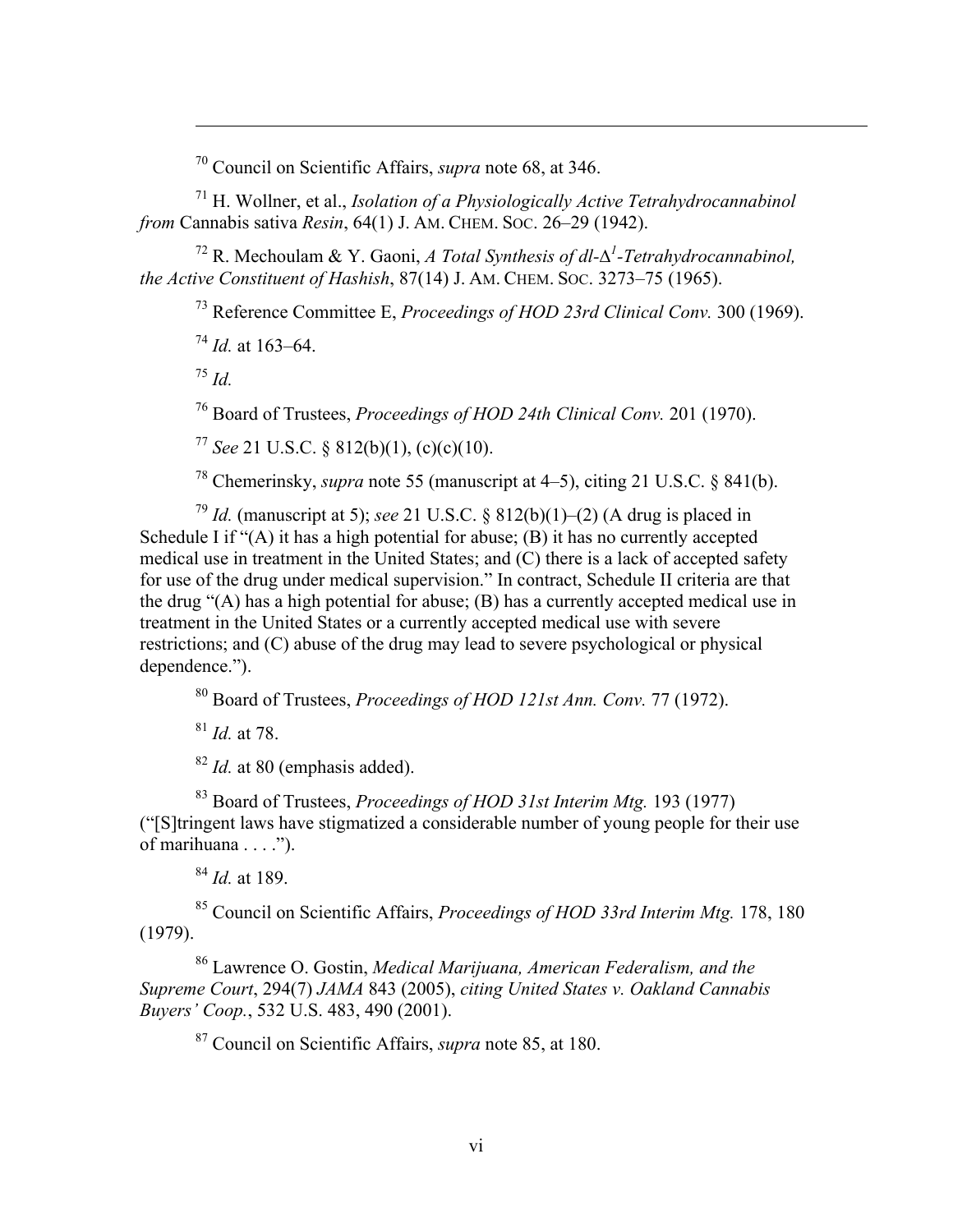<sup>88</sup> *Id.*

 $\overline{a}$ 

<sup>89</sup> *Id.*

<sup>90</sup> *See* Council on Scientific Affairs, *Proceedings of HOD 34th Interim Mtg.* 186 (1980) (citations omitted) ("The remaining therapeutic uses of marijuana are in preliminary stages of research," the Council noted, with "[m]uch of the clinical applicability of future studies . . . depend[ing] on isolating and determining the action of marijuana's numerous constituents.").

<sup>91</sup> *Id.*

<sup>92</sup> *Id.* at 186–87.

<sup>93</sup> Council on Scientific Affairs, *Marijuana: Its Health Hazards and Therapeutic Potentials*, 246(16) *JAMA* 1826 (1981).

<sup>94</sup> *See* Chemerinsky, *supra* note 55 (manuscript at 6) (citation omitted); *see* Board of Trustees, *Proceedings of HOD 146th Annual Mtg.* 153 (1997) ("Proposition 215 declared that (1) seriously ill patients 'have the right to obtain and use marijuana for medical purposes where that medical use is deemed appropriate and has been recommended [though not prescribed] by a physician who has determined that the person's health would benefit from the use of marijuana . . .' and, (2) patients and primary caregivers can possess and cultivate marijuana for medical use 'upon the written or oral recommendation or approval of a physician.'").

<sup>95</sup> *HOD 146th Annual Mtg.*, supra note 94, at 153. <sup>96</sup> *Id.* <sup>97</sup> *Id.* <sup>98</sup> *Id.* at 153–54 <sup>99</sup> *Id.* at 154 (emphasis added). <sup>100</sup> *Id.* <sup>101</sup> Council on Scientific Affairs, *Proceedings of HOD 51st Interim Mtg.* 345 (1997) (internal quotation marks omitted) (emphasis added).

<sup>102</sup> *Conant v. McCaffrey*, 172 F.R.D. 681, 701 (N.D. Cal. 1997).

<sup>103</sup> *Id.*

<sup>104</sup> *Conant v. Walters*, 309 F.3d 629, 639 (9th Cir. 2002).

<sup>105</sup> Council on Science and Public Health, *supra* note 66, at 201; *see* Reference Committee B, *Proceedings of HOD 66th Interim Mtg.* 220–21 (2012).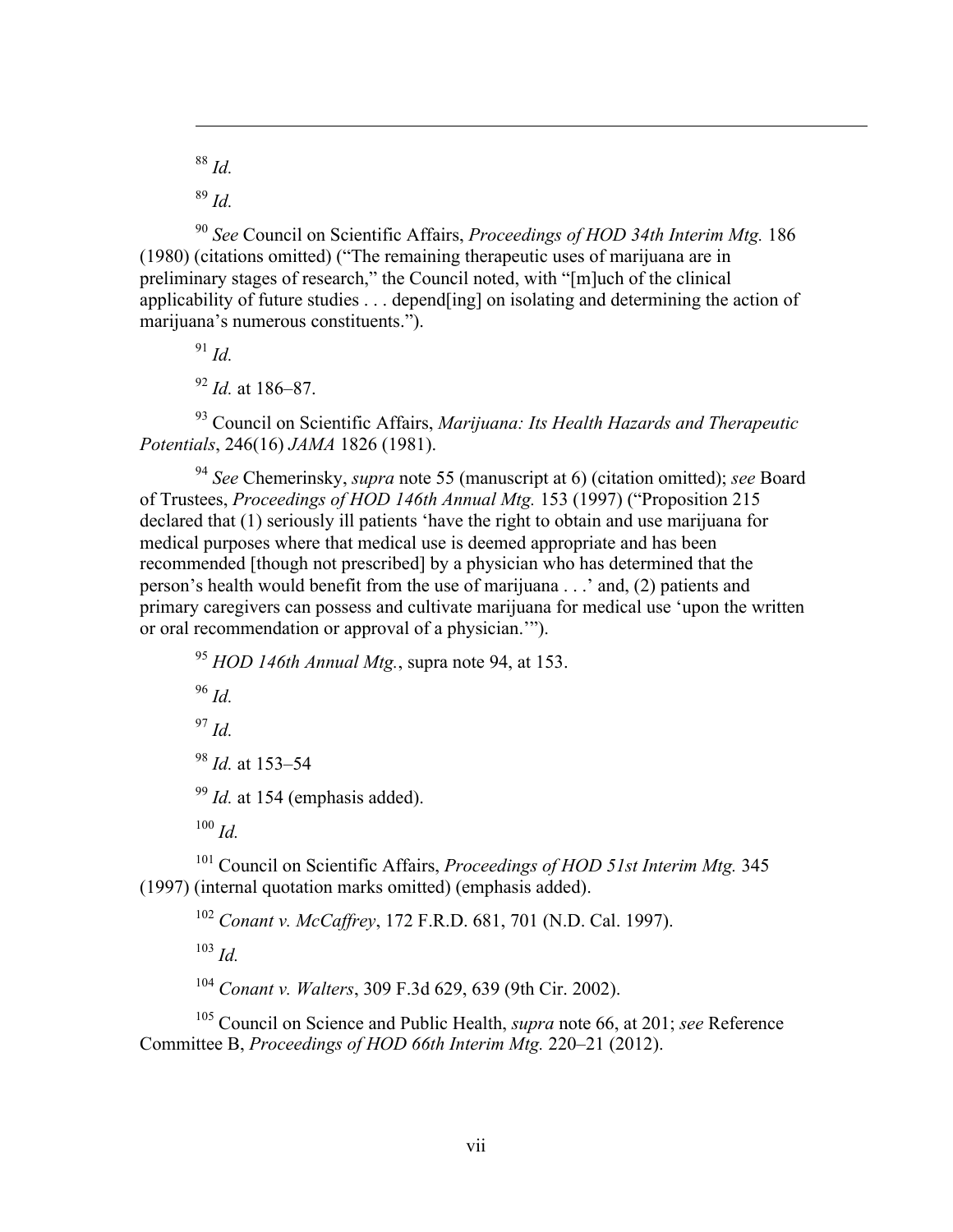<sup>106</sup> Council on Science and Public Health, *supra* note 66, at 201.

<sup>107</sup> *See* GOVERNING, http://www.governing.com/gov-data/state-marijuana-lawsmap-medical-recreational.html (last visited Nov. 16, 2014).

<sup>108</sup> Samuel T. Wilkinson & Deepak C. D'Souza, *Problems with the Medicalization of Marijuana*, 311(23) *JAMA* 2377 (2014).

<sup>109</sup> *Id.*

 $\overline{a}$ 

<sup>110</sup> *See Gonzales v. Raich*, 545 U.S. 1, 22 (2005).

<sup>111</sup> *See* Memorandum from James M. Cole, Deputy Attorney General, for All United States Attorneys (Aug. 29, 2013), *available at* http://www.justice.gov/iso/opa/ resources/3052013829132756857467.pdf.

<sup>112</sup> Rebecca Voelker, *Medical Marijuana: A Trial of Science and Politics*, 271(21) *JAMA* 1645 (1994) (insertion omitted).

<sup>113</sup> *See* Wilkinson & D'Souza, *supra* note 108, at 2377 (citations omitted).

<sup>114</sup> Voelker, *supra* note 112, at 1647 ("'[P]seudoscientific' claims made in the 1970s that marijuana is immunopathogenic, impairs fertility, causes brain cell damage and chronic obstructive pulmonary disease, and results in amotivational syndrome have never been documented.").

<sup>115</sup> *See* Gostin, *supra* note 86, at 843 ("The FDA must approve research on scientific grounds and an institutional review board must approve on ethics grounds. The only legal source of marijuana is a farm in Mississippi run by [the National Institute on Drug Abuse (NIDA)]. As gatekeeper of the supply, NIDA must also approve the research project. The marijuana supplied by the NIDA facility lacks purity and strength, depriving researchers of a stable source of raw material. Once a study is approved, the DEA monitors distribution of marijuana to physicians and patients and requires tight security (e.g., locked safes, adequate ventilation, secure transportation, and accurate scales to weigh the arriving and dispensed product). Since the mission of NIDA does not include development of marijuana as a prescription medicine, private funding sources are required." (citation omitted)).

<sup>116</sup> Editorial, *What is So-Called Scientific Drink Control?*, 74(7) JAMA 64 (1920) ("The legal controversies and debates that have been initiated by the enforcement of nation-wide prohibition in the United States have unexpectedly emphasized that many of the essential facts regarding alcohol and its action are not yet known to science. . . . [I]t is true that there exist scarcely any manuals which may be referred to by the general reader for authoritative statements of unbiased expert opinion regarding a subject of such widespread interest.").

<sup>117</sup> Reference Committee on Legislation and Political Action, *supra* note 22, at 68.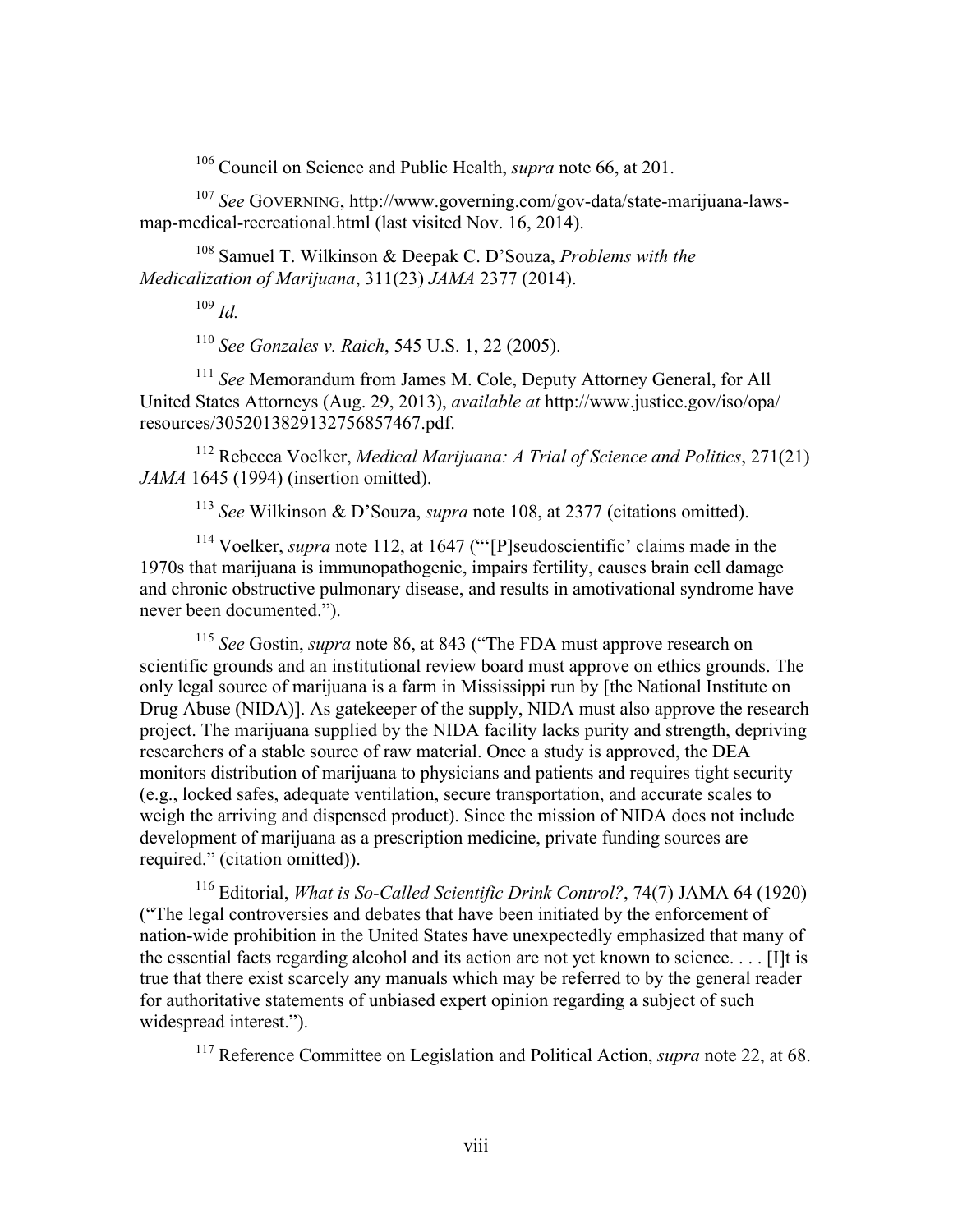<sup>118</sup> *See* Hare, *supra* note 24, at 226.

 $\overline{a}$ 

<sup>119</sup> Editorial, *supra* note 34, at 194.

<sup>120</sup> *See Lambert*, 272 U.S. at 597 ("*High medical authority being in conflict as to the medicinal value of . . . liquors* taken as a beverage, it would, indeed, be strange if Congress lacked the power to determine that the necessities of the liquor problem require a limitation of permissible prescriptions . . . ." (emphasis added)).

<sup>121</sup> *See* Final Report, *supra* note 38, at 211 (map of state law restrictions on alcoholic liquor prescriptions).

<sup>122</sup> *Cf. Conant*, 309 F.3d at 643 (Kozinski, J., concurring) ("The evidence supporting the medical use of marijuana does not prove that it is, in fact, beneficial. There is also much evidence to the contrary, and the federal defendants may well be right that marijuana provides no additional benefit over approved prescription drugs, while carrying a wide variety of serious risks. What matters, however, is that there is a genuine difference of expert opinion on the subject, with significant scientific and anecdotal evidence supporting both points of view." (citations omitted)).

<sup>123</sup> *Cf.* Resolutions, *Proceedings of HOD 119th Annual Convention* 337 (1970).

<sup>124</sup> *See* Council on Scientific Affairs, *supra* note 85, at 180.

<sup>125</sup> *Cf.* Wilkinson & D'Souza, *supra* note 108, at 2378.

<sup>126</sup> *See* Final Report, *supra* note 38, at 229.

<sup>127</sup> Council on Science and Public Health, *supra* note 66, at 201.

<sup>128</sup> Reference Committee on Legislation and Political Action, *supra* note 22, at 68.

<sup>129</sup> Cohen, *supra* note 4.

<sup>130</sup> Final Report, *supra* note 38, at 218.

<sup>131</sup> *See* VECKI, *supra* note 24, at 127.

<sup>132</sup> Bureau of Legal Medicine and Legislation, supra note 56, at 16.

<sup>133</sup> *See* HOD, *supra* note 59, at 17.

<sup>134</sup> *See* VECKI, *supra* note 24, at 132 ("Why should, in a medical sense, ignorant persons create ridiculous laws . . . ? Why do they not ask someone who knows? . . . Can our government ignore the honest opinion, or the legitimate wishes of a large percentage of the educated?").

<sup>135</sup> *Contra Lambert*, 272 U.S. at 581; *Conant v. Walters*, 309 F.3d at 629.